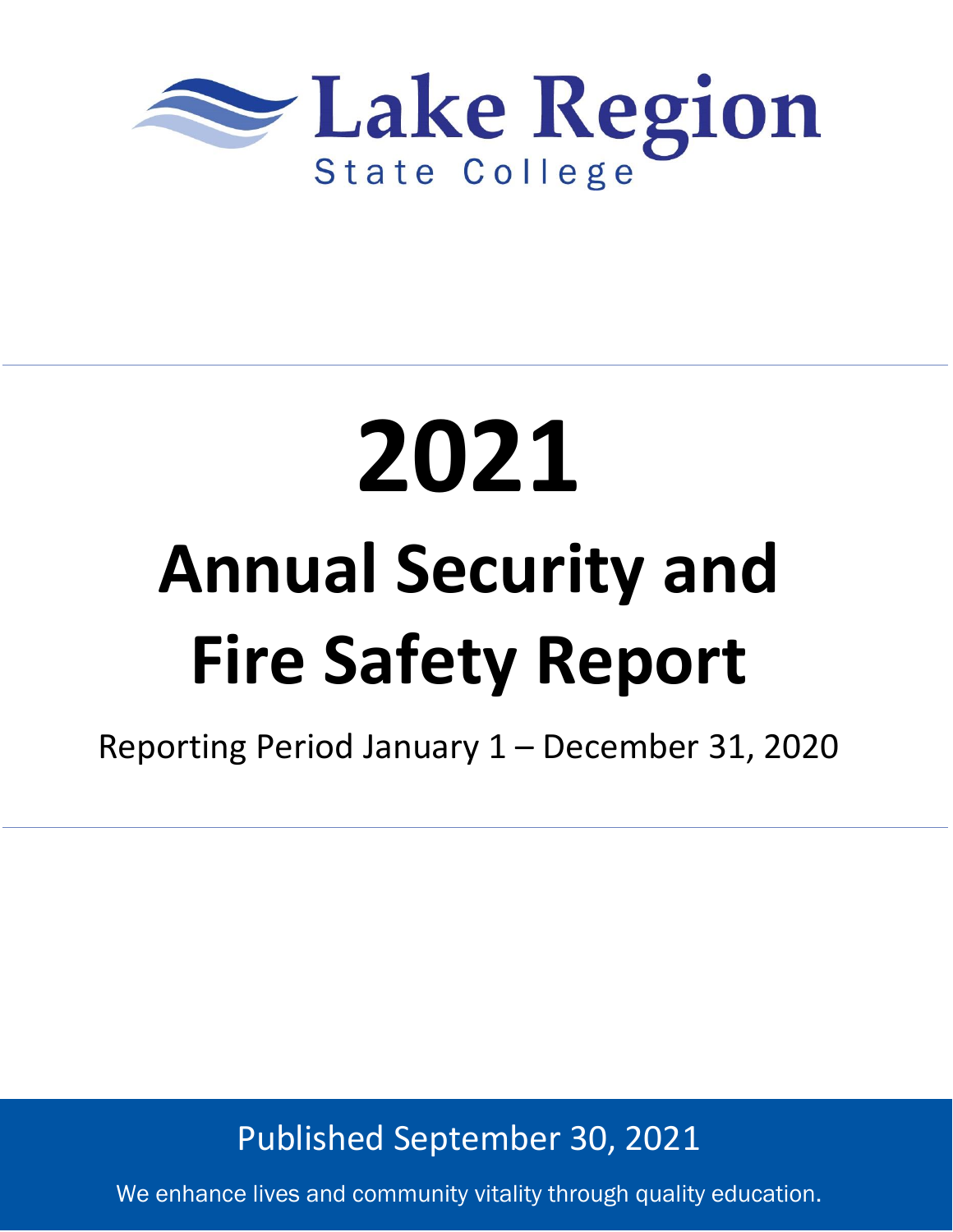# **Table of Contents**

| <b>Statistics</b> |  |
|-------------------|--|
|                   |  |
|                   |  |
|                   |  |
|                   |  |
|                   |  |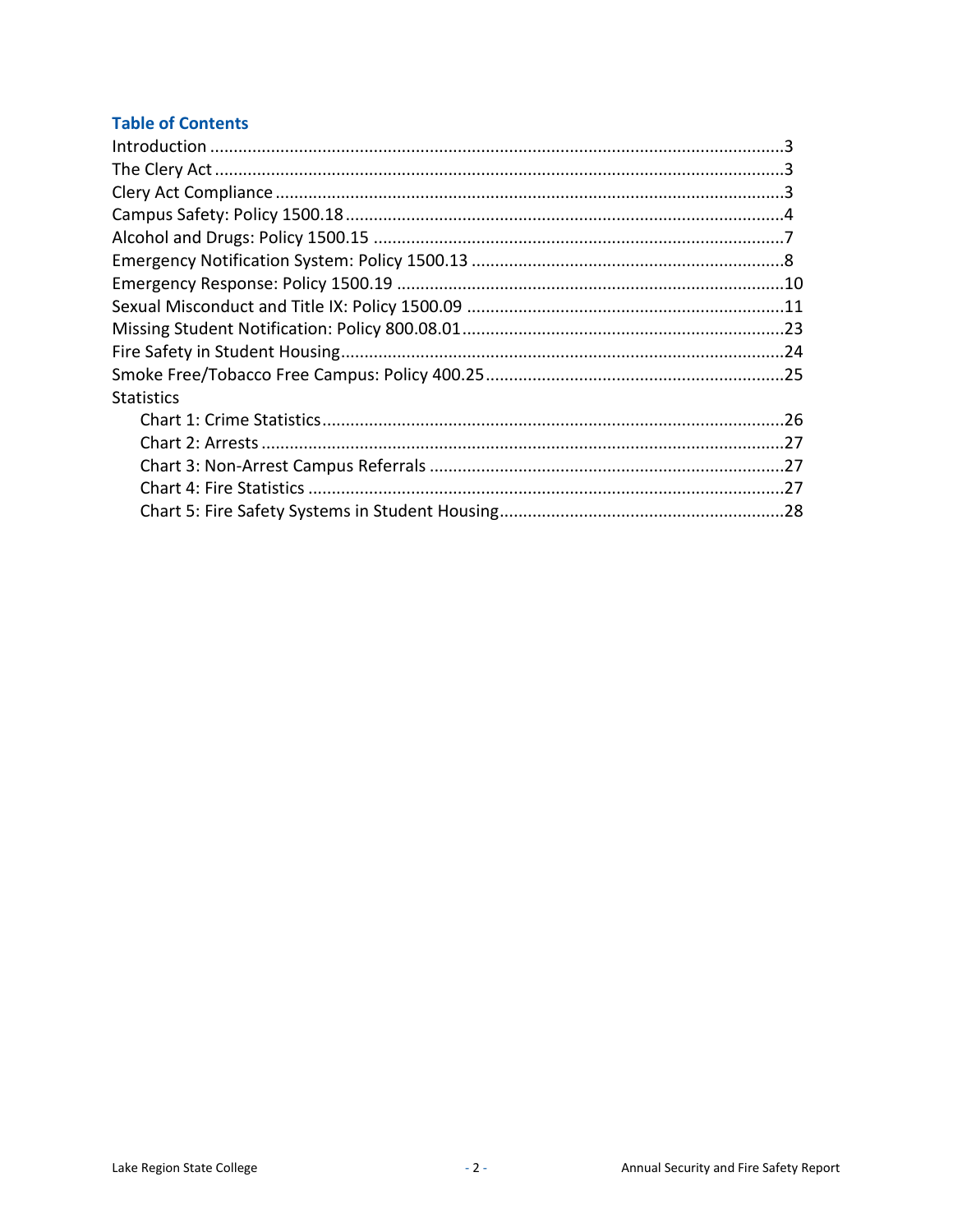# **Introduction**

The safety of the campus community is of vital importance to Lake Region State College (LRSC). LRSC accepts its responsibility to employ safety measures and provide information on the prevention and reporting of crimes. Creating a safe and secure campus is a shared responsibility. The active involvement of the entire campus community – students, employees, visitors – in their own personal safety and the safety of their neighbors will help keep our campus safe and a desirable place to learn, work and live.

The *2021 Annual Security and Fire Safety Report* is prepared annually in compliance with the Clery Act. Clery Act reporting covers the preceding calendar year, January 1 to December 31, 2020. It provides information related to campus security and safety including crime statistics, policies and procedures, and other information designed to inform students, employees and visitors about prevention of crimes and how to respond if a crime occurs. Included in this report are three years of reported crimes that occurred on campus, in certain off-campus buildings, or on property owned or controlled by LRSC, and on public property within, or immediately adjacent to and accessible from the campus.

# **The Clery Act**

Jeanne Clery was a freshman at Lehigh University when she was raped and murdered in her residence hall on April 5, 1986. Her killer was a drug and alcohol abuser, a Lehigh student whom Jeanne had never met. He gained access to her room by proceeding, unopposed, through three propped-open doors, each of which should have been locked. He was convicted of the crime and sentenced to death.

The Jeanne Clery Disclosure of Campus Security Policy and Campus Crime Statistics Act (Clery Act) is a federal mandate requiring all institutions of higher education that participate in the federal student financial aid program to disclose campus crime statistics and security information. The Clery Act is intended to provide students and their families, as higher education consumers, with accurate, complete, and timely information about safety on campus so that they can make informed decisions.

### **Clery Act Compliance**

The Clery Act requires LRSC to give timely warning of crimes that represent a threat of safety to students or employees and to make public its campus security policies and procedures. It also requires LRSC to publish and distribute an annual security report that provides crime statistics for the prior three years and campus crime prevention program descriptions.

When the Higher Education Opportunity Act was signed into law in 2008, it amended the Clery Act by adding several safety and security related requirements to the Higher Education Act of 1965. To be in full compliance with the law, LRSC must:

- 1. Collect, classify, and count crime reports and crime statistics.
- 2. Issue a timely warning for any Clery Act crime that represents an ongoing threat to the safety of students or employees.
- 3. Issue an emergency notification upon the confirmation of a significant emergency or dangerous situation involving an immediate threat to the health or safety of students of employees occurring on the campus.
- 4. Provide educational programs to promote the awareness of dating violence, domestic violence, sexual assault, and stalking.
- 5. Have procedures for institutional disciplinary action in cases of dating violence, domestic violence, sexual assault, and stalking.
- 6. Publish an annual security report containing safety and security related policy statements and crime statistics and distribute it to all current students and employees.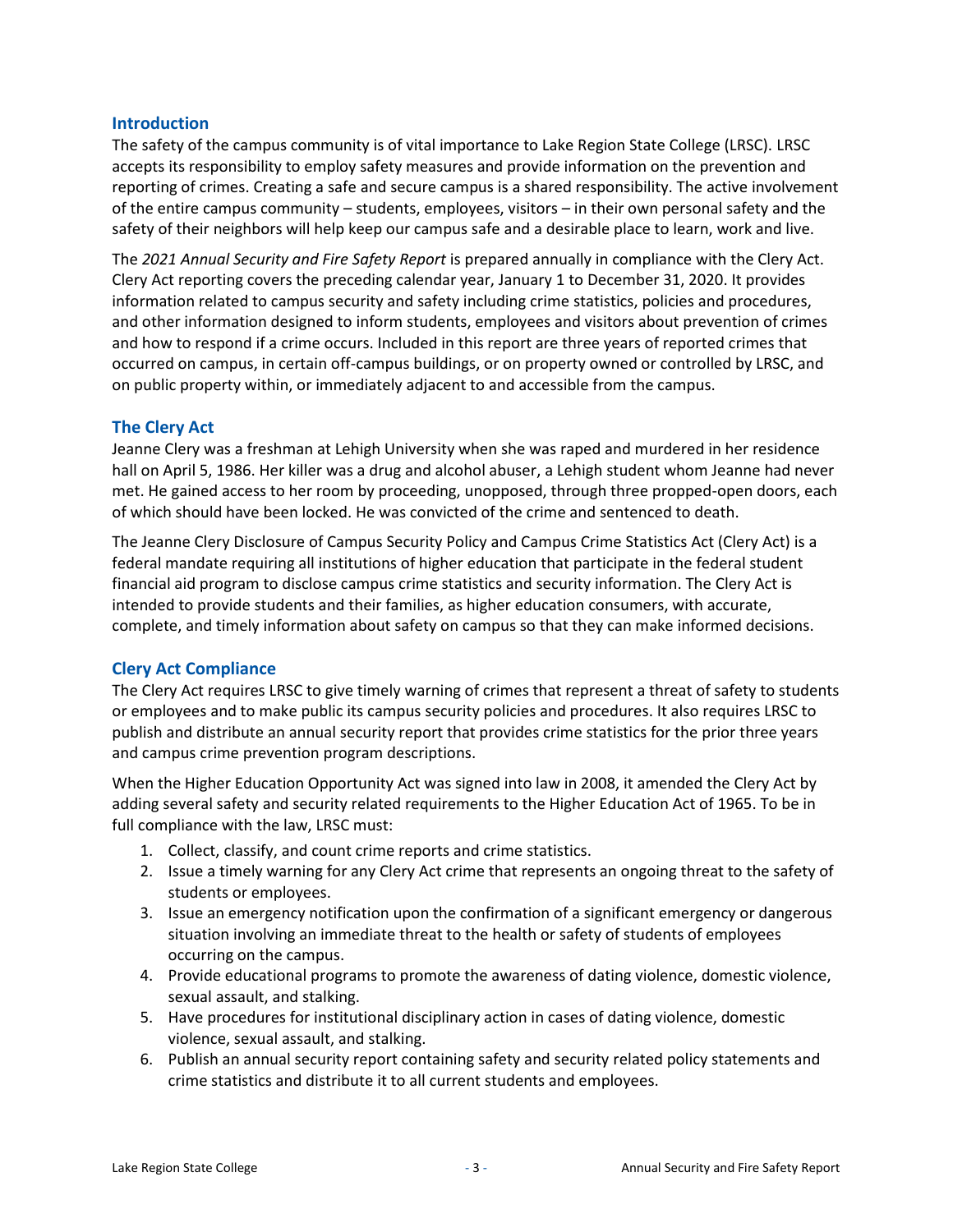- 7. Inform prospective students and employees about the availability of the annual campus security and fire safety report.
- 8. Submit crime and fire statistics to the Department of Education each fall.
- 9. Disclose missing student notification procedures that pertain to students residing in on-campus student housing facilities.
- 10. Disclose fire safety information related to on-campus student housing facilities. This includes maintaining a fire log that is open to public inspection; publishing an annual fire safety report containing policy statements and fire statistics associated with each on-campus student housing facility, including number of fires, cause, injuries, deaths, and property damage; and submitting fire statistics to the Department of Education each fall.

This annual report reflects the period of January 1 through December 31, 2020. Campus crime statistics include those reported to designated campus safety officials and local law enforcement agencies. All policy statements and procedures contained within this report apply to all on- and off-campus locations. Each year notification is sent to current students and employees. The notification provides information on how to access the report online. A hard copy may be obtained by contacting Brandi Nelson, Director of Academic Affairs, at 701-662-1509.

# **Campus Safety**

# **LRSC Policy 1500.18**

# **Law Enforcement Agency**

The Lake Region State College Police Department exists under authority granted by N.D.C.C. 15-10-17.1 and the State Board of Higher Education Policy 916. The licensed and sworn peace officers employed by LRSC have full powers of arrest pursuant to N.D.C.C 44-08-20.

The Lake Region Sate College campus falls under the jurisdiction of several law enforcement agencies willing and able to assume primary jurisdiction over the response to an investigation of criminal activity on campus. As such, officers of the Lake Region State College Police Department shall:

- 1. When on campus, proactively respond to a crime in progress that threatens the safety and/or security of campus-based persons or property.
- 2. At all times and for all cases relinquish investigative authority and jurisdiction to the city police, county sheriff, and/or highway patrol upon their arrival to campus.
- 3. Assist those law enforcement agencies as requested during any investigation or call for service.
- 4. Notify the appropriate law enforcement agency in any instance where the officer makes a criminal arrest or responds to a crime in progress or other emergency on campus.
- 5. Provide a written narrative (copied to the LRSC Chief of Police) to the appropriate law enforcement agency whenever they take official action as a peace officer, use force, recover evidence, or otherwise have information that needs to be included in an official police report.

The president shall issue a Notice of Appointment and administer the Oath of Office to one licensed peace officer to serve as the Chief of Police. The Chief of Police shall issue a Notice of Appointment and administer the Oath of Office to any other licensed peace officers employed by LRSC.

LRSC peace officers shall at all times maintain a current ND Peace Officer License and comply with all requirements for licensure and training established by the ND Peace Officer Standards and Training Board. Officers shall adhere to all legal requirements regarding the enforcement of laws, jurisdictional authority, and use of force.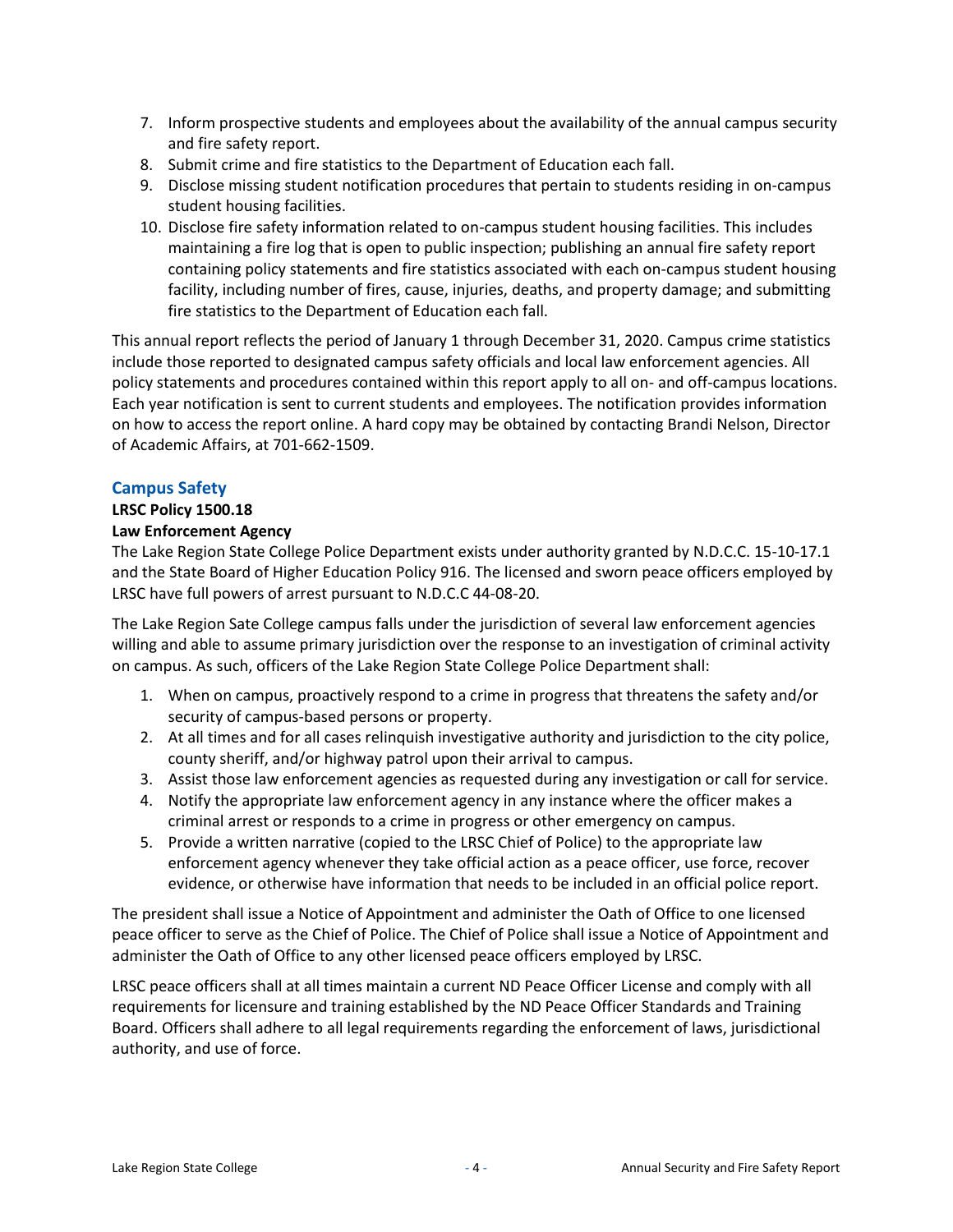The LRSC Chief of Police shall establish and maintain an up to date policy handbook that must include, at a minimum, the department's policy on the use of force, emergency vehicle operations, and weapons carry/qualification standards.

The Director of Peace Officer Training shall:

- 1. Oversee the licensing and training of the Peace Officer Training Program's employed training supervisors to ensure continued compliance with ND POST standards.
- 2. Serve on the Loss Control Committee.
- 3. Serve as the LRSC Police Department's primary liaison with other law enforcement agencies.
- 4. Provide assistance to the Director of Institutional Research in preparing our Campus Safety and Security Report.
- 5. Coordinate, provide, and/or delegate the delivery of annual safety training to LRSC faculty, staff, and students.
- 6. Help manage the LRSC safety and security responsibilities under the Clery Act.
- 7. Serve as the primary Campus Safety Authority (CSA).

# **Campus Safety**

Lake Region State College works closely with the Devils Lake Police Department (DLPD) when incidents arise that require joint investigative efforts, resources, crime related reports, and exchanges of information. There is a cooperative agreement between LRSC and DLPD stating that the DLPD will notify LRSC if it determines that LRSC student(s) have been involved in any alcohol or drug-related occurrence off campus.

Campus safety is managed by the Loss Control Committee. During the academic year, the Loss Control Committee with assistance from the Physical Plant Director, the Risk Management Coordinator, and the Director of Peace Officer Training. The Loss Control Committee meets routinely to discuss locks, alarms, lighting, communications, and other safety issues.

### **Campus Access**

During business hours, the college (excluding residence halls) is open to students, employees, and visitors. During non-business hours, access to all College facilities is by key, if issued, or by admittance via the Residence Life staff. Residence halls are secured 24 hours a day.

Some facilities may have individual hours, which may vary at different times of the year. Examples are the Library, the Bookstore, and Student Services. In these cases, the facilities will be secured according to schedules developed by the department responsible for the facility.

Employees, when acting as advisor to a group of students, must not leave the building or room until all students using the facilities have left. Students must not be made responsible for locking up after an activity.

# **Safety Awareness Programs**

Annually, students and employees are informed of services offered by Lake Region State College. Slide presentations and handouts outline ways to maintain personal safety. The annual safety report is made available to students and employees to inform them of safety related matters. Crime prevention programs and sexual assault prevention programs are available on a continual basis. A common theme of all awareness and crime prevention programs is to encourage students and employees to be aware of their responsibility for their own safety and the safety of others. Crime prevention programs on personal safety and theft prevention are sponsored by various campus organizations throughout the year. Policies related to student safety are included in the Student Handbook, which is made available to all students.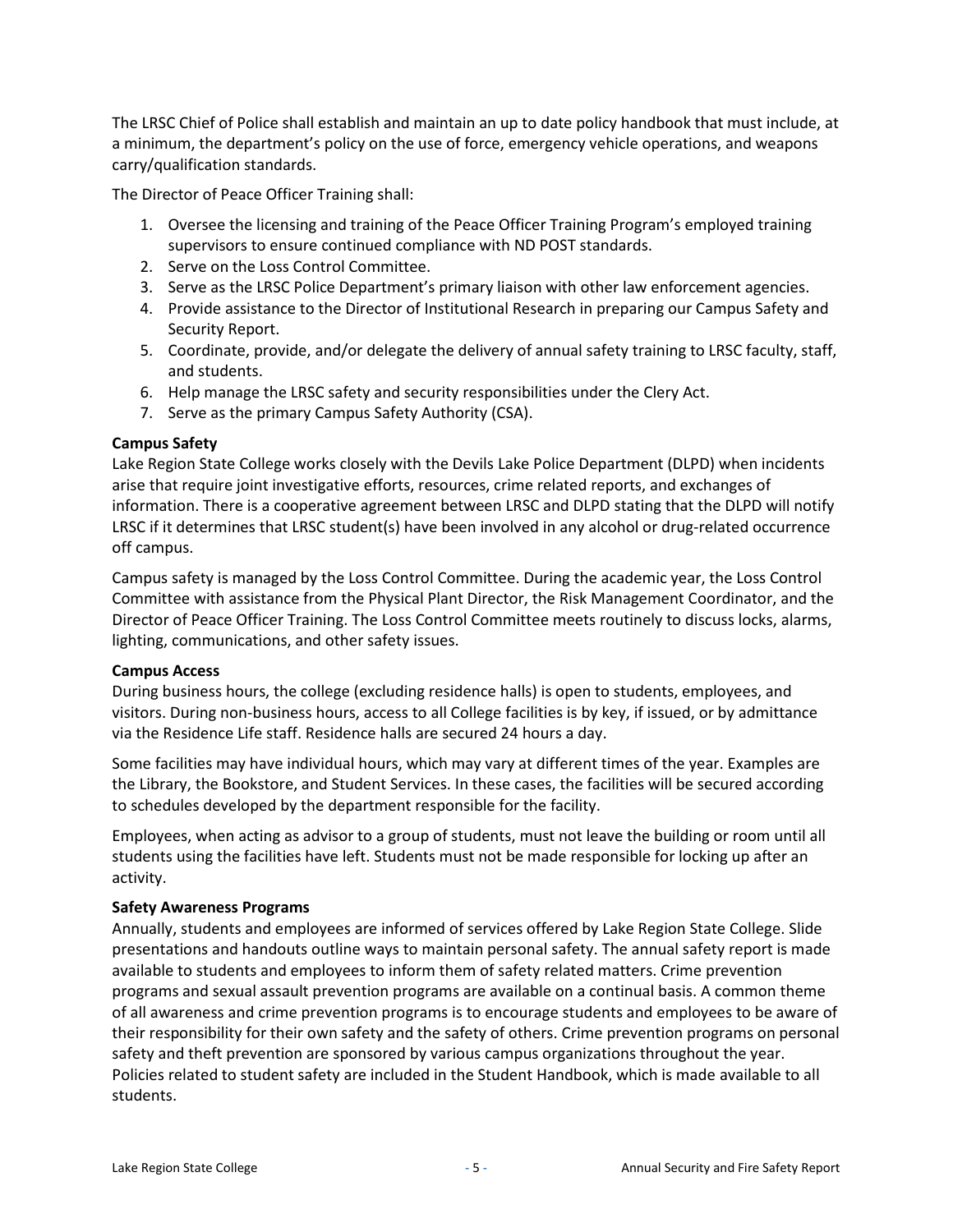# **Timely Warnings**

Lake Region State College will issue a timely warning notice in the event of a Clery Act crime that occurred on or near campus that may pose a serious or ongoing threat to members of the campus community. The warning will be issued through the college emergency notification system to all employees and currently enrolled students. A timely warning notice will be issued when there is a threat to the safety and security of persons for the following Clery Act crimes:

- Aggravated assault
- Arson
- Burglary (involving violence)
- Domestic violence, dating violence, stalking
- Manslaughter
- Motor vehicle theft
- Murder
- Robbery
- Sexual offenses
- Any other crime in which the victim was chosen on the basis of race, color, national origin, religion, sexual orientation, gender identity, genetic information, sex, age, creed, marital status, veteran's status, political belief or affiliation, or disability.

Decisions concerning whether to issue a timely warning will be made on a case-by-case basis using the following criteria: (1) nature of the crime; (2) continuing danger to the campus community; (3) possible risk of compromising law enforcement efforts.

The president is responsible for deciding if a timely warning notice will be issued and designated personnel will issue the notice. In the president's absence the responsibility will go to: (1) Vice President of Academic and Student Affairs; (2) Vice President of Administrative Services; (3) Director of Student Services.

If the threat is sudden and serious, a warning will be issued immediately and will be continually updated until the threat is contained or neutralized. If a threat is less immediate, the warning will be fully developed and distributed after that point in time. In some cases, information may be kept confidential to avoid compromising an ongoing investigation.

### **Reporting Criminal Offenses**

Students, employees, and visitors are encouraged to report all crimes and any suspicious activity in an accurate and timely manner to an identified campus safety authority (CSA) *and* local law enforcement. For emergencies call 9-1-1. The Primary CSA is the Director of Peace Officer Training. Additional CSAs include but are not limited to:

- Faculty assigned to the Peace Officer Training Program
- Director of Student Affairs (701-662-1655)
- Director of Academic Affairs (701-662-1509)
- Risk Management Coordinator (701-662-1543)
- Athletic Director (701-662-1654)
- Title IX Coordinators (701-662-1543 or 701-662-1509)
- Vice President of Academic and Student Affairs (701-662-1681)
- Vice President of Administrative Affairs (701-662-1505)
- Physical Plant Director (701-662-1521)
- Director of Housing (701-662-1525)
- Counselor (701-662-1546)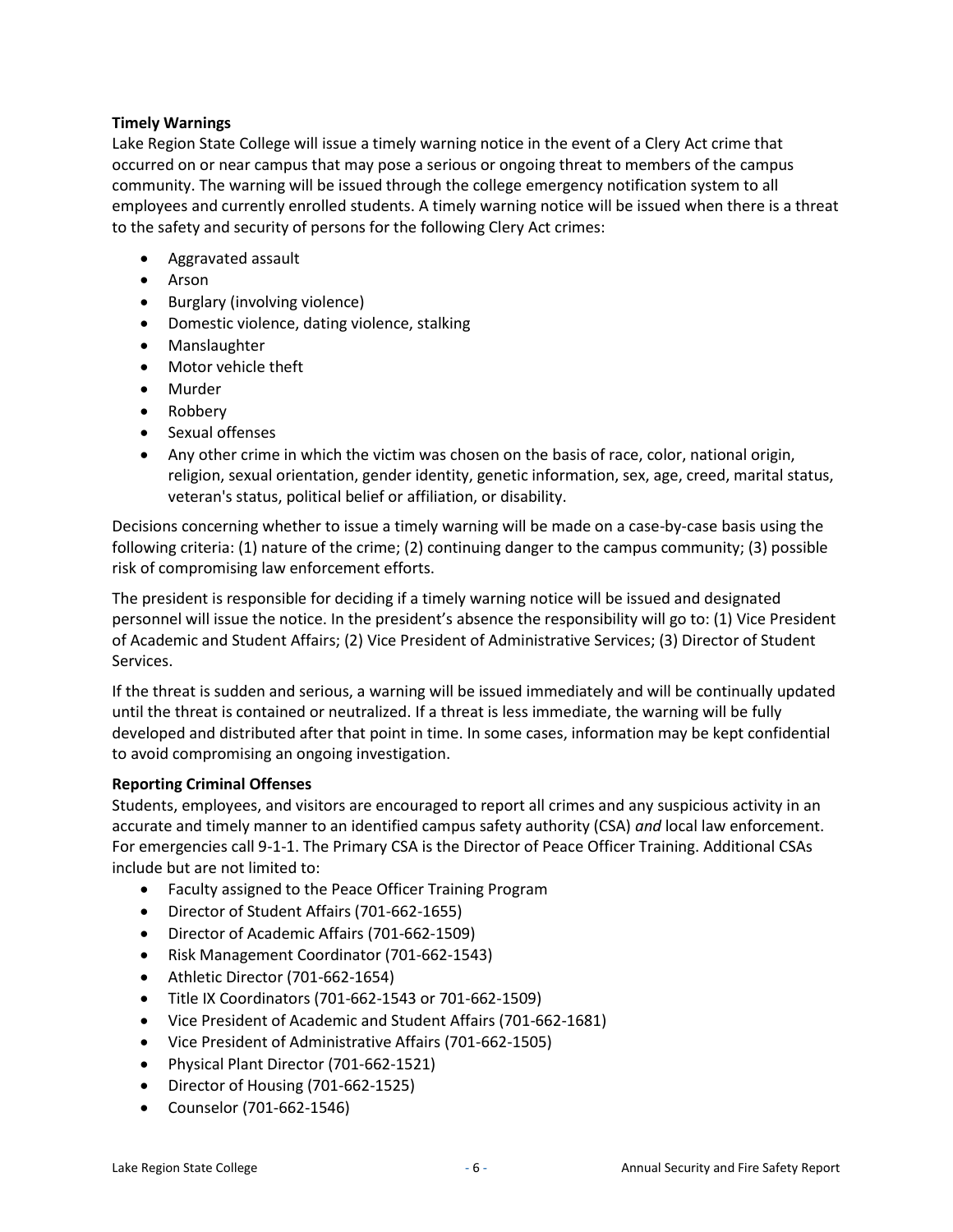Individuals filing a report may request confidentiality. LRSC will evaluate the request and determine the extent to which confidentiality may be maintained. LRSC must weigh the request for confidentiality against its desire to protect the safety and security of the entire campus. Therefore, with the exception of the counselor, LRSC cannot guarantee absolute confidentiality. All crimes reported, other than those reported to the counselor, are included in the annual disclosure of crime statistics.

### **Disclosure of Crime Statistics**

The Director of Academic Affairs prepares the Annual Campus Security and Fire Safety Report to comply with the Jeanne Clery Disclosure of Campus Security Policy and Crime Statistics Act. The full text of this report can be located on the college website at www.lrsc.edu. This report is prepared in cooperation with the local law enforcement agencies surrounding on campus and non-campus sites, the Director of Peace Officer Training, the Title IX Coordinator, Director of Housing, and Director of Student Services. Each entity provides updated information on their educational efforts and programs to comply with the Act.

Campus crime, arrest, and referral statistics include those reported to designated campus security authorities (CSA) and local law enforcement agencies. Each year an email notification is made to all current students and employees. Copies of the report may also be obtained by calling 701-662-1509.

Lake Region State College employs one counselor who, when acting as such, is not required to report crimes for inclusion into the annual disclosure of crime statistics. As a matter of policy, they are encouraged, if and when they deem it appropriate, to inform persons being counseled of the procedures to report crimes on a voluntary basis for inclusion into the annual crime statistics.

### **Disclosure to Victims of Alleged Crimes**

Lake Region State College will, upon written request, disclose to the alleged victim of a crime of violence, or a non-forcible sex offense, the results of any investigation conducted by the college against the student who is the alleged perpetrator of the crime or offense. If the alleged victim is deceased as a result of the crime or offense, LRSC will provide the results of the disciplinary hearing to the victim's next of kin, if so requested.

### **Registered Sex Offenders**

The Campus Sex Crimes Preventions Act (CSCPA) of 2000 is a federal law that provides for the tracking of convicted, registered sex offenders enrolled at, or employed by, institutions of higher education. The act requires sex offenders already required to register in a state to provide notice of each institution of higher education in the state at which the person is employed, carries a vocation, or is a student. Out-ofstate sex offenders are required to register if they work or attend school in North Dakota. The state then provides this information to law enforcement authorities in the jurisdiction where the institution is located.

The law requires LRSC to advise the campus community where law enforcement agency information provided by a State concerning registered sex offenders may be obtained. The North Dakota Sex Offender website is available via Internet pursuant to North Dakota Century Code section 12.1-35-15 at [http://www.sexoffender.nd.gov/Laws/laws.shtml.](http://www.sexoffender.nd.gov/Laws/laws.shtml)

### **Alcohol and Drugs**

### **LRSC Policy 1500.15**

Lake Region State College students and employees are required to abide by all federal, state, and local laws. Except as authorized by SBHE policy 918 and/or NDUS procedure 918, the consumption, use, possession, distribution, or sale of alcoholic beverages or illicit drugs while on property under the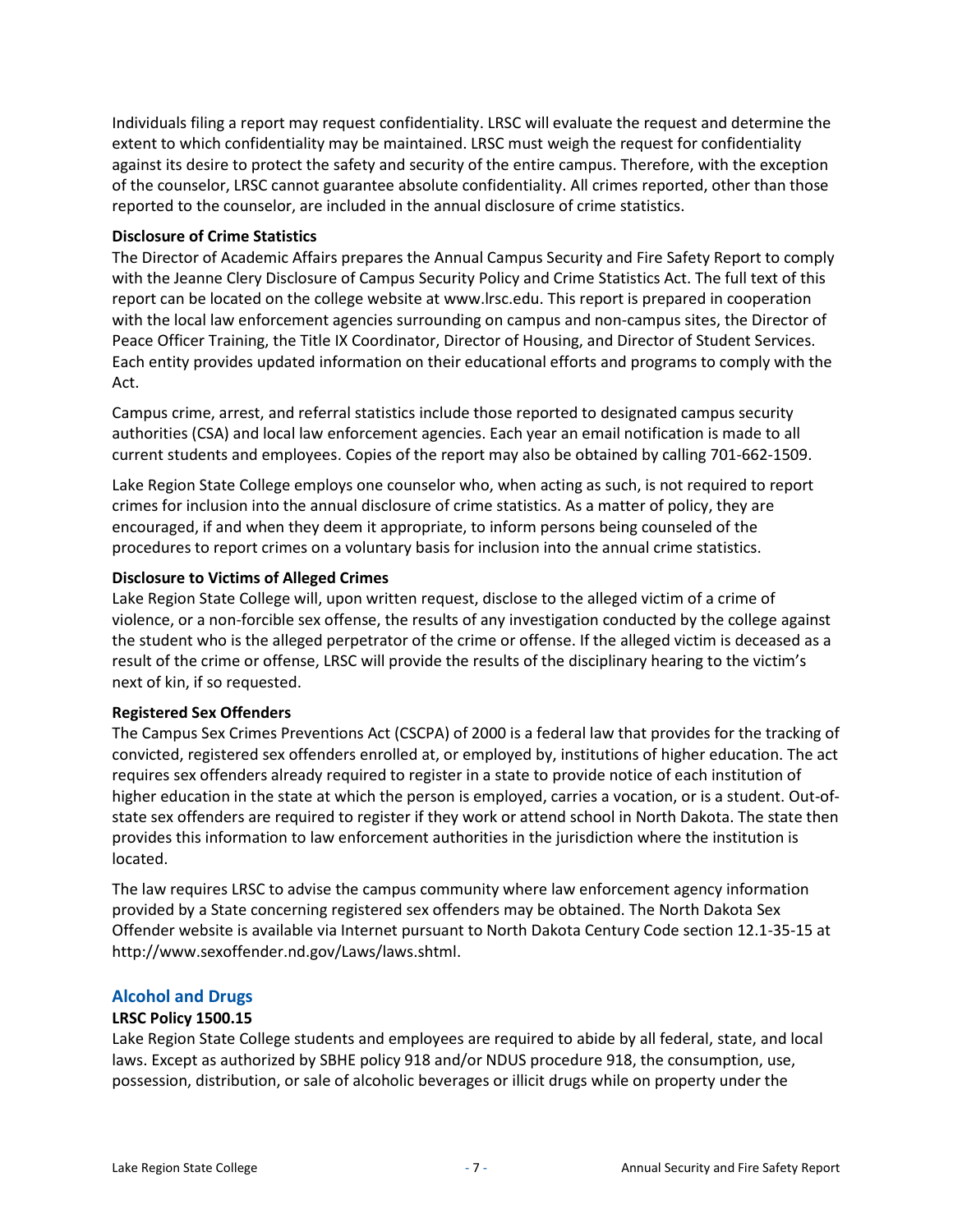control of LRSC or at an LRSC sponsored activity is prohibited. Students, employees, and visitors shall not be on campus or at an LRSC sponsored activity while visibly impaired by the use of alcohol and/or drugs.

LRSC requires employees to maintain a safe and sober workplace. As such, employees shall not consume alcoholic beverages or drugs (including prescription drugs that can cause impairment) during scheduled work hours or within close proximity to scheduled work hours. Employees on call back, outside of regular hours, shall disclose to their supervisor if they have consumed alcoholic beverages to ensure that only appropriate duties are assigned or the need for the employee is reassigned to another. Employees taking prescription medication that can cause impairment must notify their supervisor, in advance of performing work, to ensure only appropriate duties are assigned, duties are reassigned as necessary, and/or sick leave is taken.

A supervisor may, after consultation with the Human Resources Director, require an employee suspected of violating this policy to submit to a breath, blood, or urine test. The test is not required should the employee admit to the consumption and/or impairment. If the employee refuses testing the employee may be disciplined as if the test had been positive. In the event of a positive test and/or admission, the employee shall be required to take annual leave for the remainder of the workday. The supervisor and/or the employee must arrange for safe transportation home.

Violations of this policy constitutes misconduct and disciplinary action may be imposed according to Student Conduct Policy 800.30 and the Code of Conduct Policy 1500.05.

The policy addressing alcohol and drugs in the residence halls can be found in the Residence Life/Housing Policy 800.08.

Medical Amnesty Laws: LRSC respects and abides by the medical amnesty laws for drug and alcohol related emergencies under North Dakota Century Codes 05-01-08 (6) and 19-03.01.

Parental Notification: In accordance with the Family Educational Rights and Privacy Act (FERPA), the Director of Student Services reserves the right to notify the parents/guardians of students under 21 years of age, and the parents/guardians of dependent students, regardless of age, of any incident in which the student is found responsible for violating this policy.

The college has programming, coordinated by the Director of Student Services, to prevent drug and alcohol abuse by students. The Director of Human Resources shall make similar information available to all employees. These programs shall include dissemination of informational materials, counseling services, educational programs, referrals, and code of conduct violations.

### **Emergency Notification System**

### **LRSC Policy 1500.13**

Lake Region State College uses an Emergency Notification System (ENS). This system allows the campus to contact students, employees, and on-campus entities during an emergency. The emergency notification system will require emergency notification information from students, employees, and oncampus entities. This information is how the campus can contact the employee, student, or designated person. LRSC employee participation in the emergency notification system is mandatory and all employees, including student employees, are required to provide emergency contact information.

The responsibility to make the decision to close Lake Region State College due to weather/emergency rests with the college president. Lake Region State College administrative staff at the Grand Forks Air Force Base has the authorization to make the appropriate call for LRSC classes at the GFAFB Education Center. The president may coordinate with designated personnel before making the decision to close campus, cancel classes, delay start time, etc.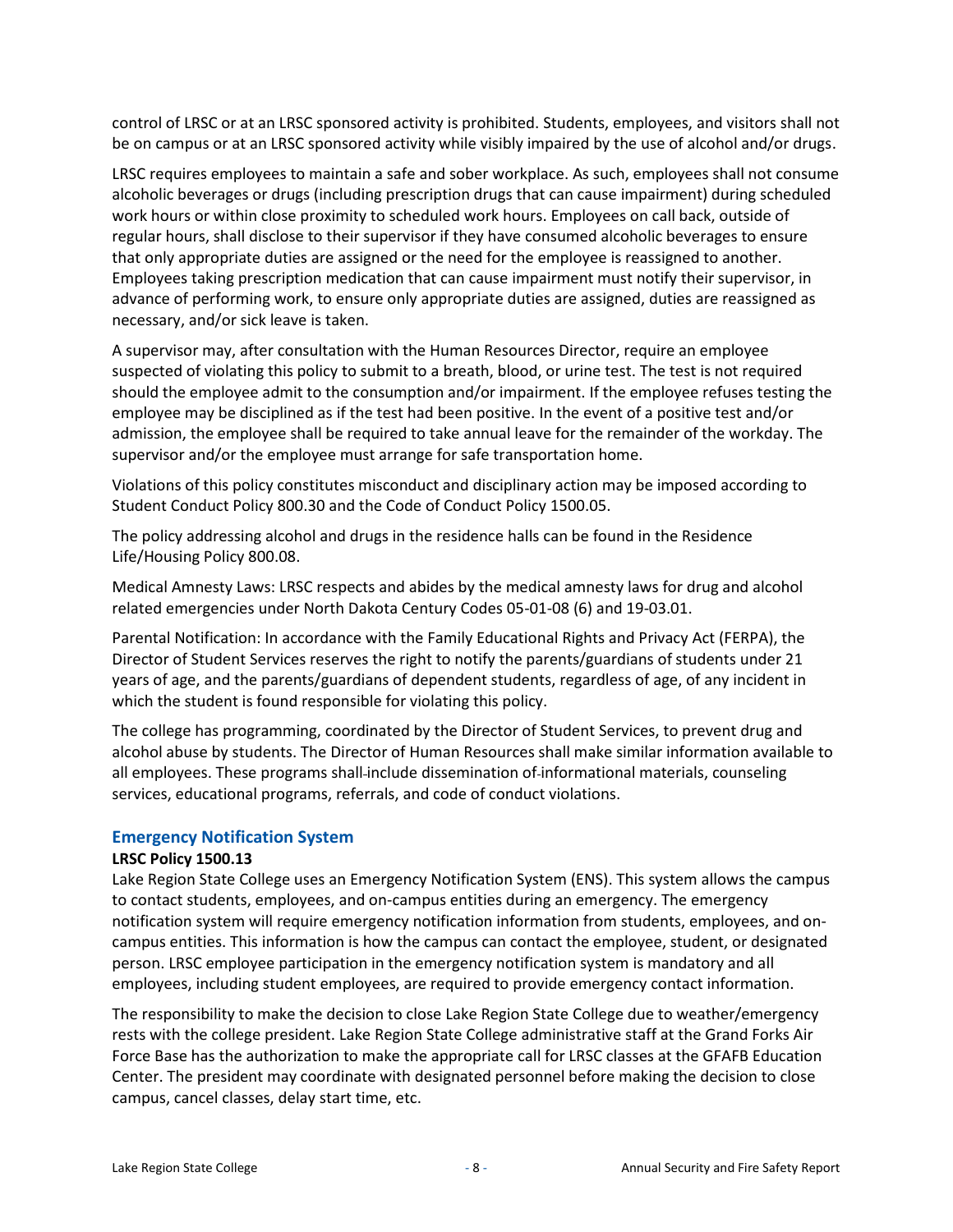In the President's absence the responsibility will go to the:

- 1. Vice President for Academic and Student Affairs
- 2. Vice President for Administrative Services
- 3. Director of Student Services

Employee emergency notification telephone numbers or other emergency notification information is exempt from the state's open records laws as provided in North Dakota University System Policy 1912 and may be released only as provided in that policy.

Emergency notification contact information will come from ConnectND and is updated monthly. This removes former employees and students from the system.

To eliminate misuse of the emergency notification system, only designated personnel will have access to deploy the system. An "emergency" means a situation that poses an immediate threat to the health or safety of someone in the institution or system community or significantly disrupts institution or system programs and activities.

The emergency notification system is only for emergencies as defined in NDUS Policy 1902. Lake Region State College's Loss Control Committee defines certain emergencies that warrant system use. According to NDUS system requirements, LRSC will conduct unannounced emergency notification tests at least once each fall, spring, and summer semester. A log is maintained of all notifications describing the exercise, date, start and end time.

Employees are required to review their emergency notification information annually. In addition, employees will receive reminders bi-annually to update their records. Emergency notification information may include campus email, campus phone, home phone, home cellular phone, and work cellular phone. Employees can opt-in for SMS "texting" capabilities. LRSC's Human Resources will gather emergency information from non-campus personnel such as the childcare center, Devils Lake Police Department, and the Devils Lake Fire Department, and other campuses based at LRSC.

Additional emergency notifications not outlined by the Loss Control Committee can be deployed, if necessary, by designated personnel (if situation fits NDUS Policy 1902). Campus emergency procedures will be available for employees on the shared information drive. LRSC will use campus email and website for detailed updates, unless the situation requires redeployment.

During an emergency, LRSC employees and students are asked to refer all media inquiries to LRSC's Marketing and Communication Director or President's Office.

Students, employees, and visitors should report all emergency situations to the LRSC Risk Management Office or Physical Plant Director.

Students will have the ability to add and update their information in Campus Connection. The portal will allow students to enter campus phone, cellular phone, email, texting information, and home phone. The system will periodically remind students to review their information. In addition, students can receive emergency notifications from other campuses depending on their class location. Students can "opt-out" of the emergency notification system in Campus Connection.

Students are allowed to leave cell phones on during class to receive emergency notifications unless instructed by faculty. If a faculty member instructs students to turn their cell phones off, the faculty member must be able to receive emergency notifications through a registered cell phone, or other means of receiving emergency messages at all times students are required to turn off their phones.

Students' emergency notification information or contact information such as phone numbers or email addresses submitted for purposes of participation in an emergency notification system, shall be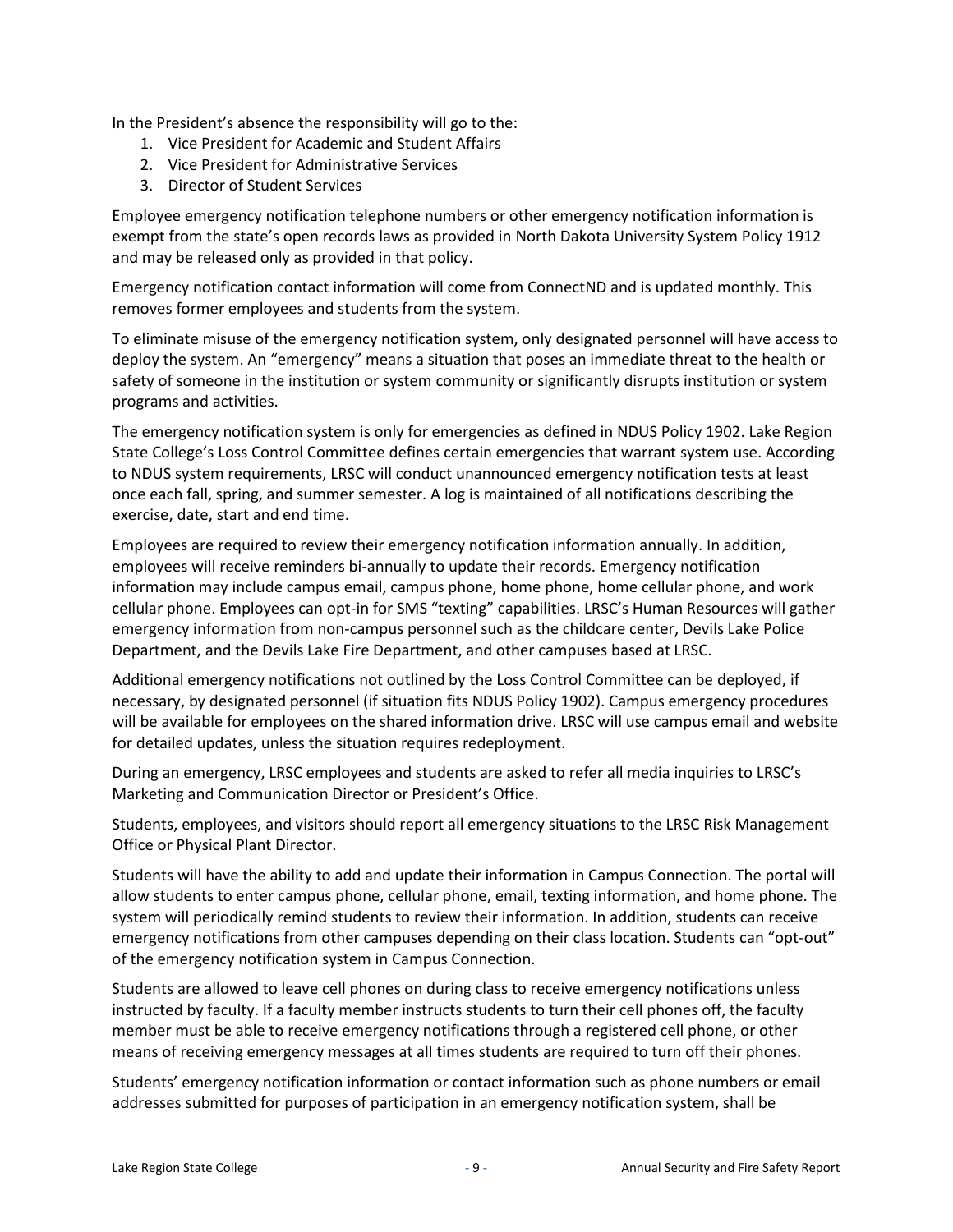excluded from directory information that is therefore confidential as provided under the Family Educational Rights and Privacy Act (FERPA). However, if a student phone number or email or other address submitted for the purpose of participation in an emergency notification system is also contained in other institution records used for other purposes, that information contained in the other institution records is directory information and not confidential, unless a student has exercised the student's right to refuse to permit disclosure of directory information.

### **Emergency Response**

### **LRSC Policy 1500.19**

The Vice President for Administrative Affairs or designee, as delegated by the president, is responsible for directing emergency management operations. The designee identifies other departments, units, and individuals responsible for providing emergency response and critical support services and describes their respective roles and responsibilities. The president or designee assesses the danger and potential threat the event may pose to the safety of the campus community. If a significant emergency or dangerous situation is confirmed, the designee shall take into account the safety of the campus community, determine what information to release about the situation, and begin the notification process. In the event that notification many compromise efforts to assist a victim, contain the emergency, respond to the emergency, to otherwise mitigate the emergency, a notification may not be issued. The Loss Control Committee shall create and maintain an emergency response plan.

LRSC has a variety of ways of disseminating emergency information to the larger community, including, but not limited to:

- Public Media
	- Local radio and television stations are notified of any disasters or emergencies occurring on the campus.
	- **■** The Director of Marketing and Communications coordinates connections with all major media outlets to provide emergency notifications.
- Mass Calling and Notification
	- The emergency notification system allows designated personnel to send a recorded voice message, e-mail, and text message simultaneously from a remote site. This message will be sent to the entire campus community and will contain important information about the emergency. When the system is activated, one or more of the following alerts are sent depending on the contact information the recipient has provided.
		- Voice Call Individuals who have provided their phone numbers are called and a prerecorded voice message is played.
		- Email An email is sent to all individuals who have provided email addresses.
		- Text message Individuals who have provided cell phone numbers are sent a text message.
- Warning Sirens
	- Warning sirens are strategically placed in and around the City of Devils Lake to sound in the event of a tornado warning. The sirens are tested on this system every Wednesday at 6:00pm.
- Building Evacuation Alarms
	- Every campus building has an evacuation alarm. Buildings may also be equipped with a voice public address system by which instructions may be given.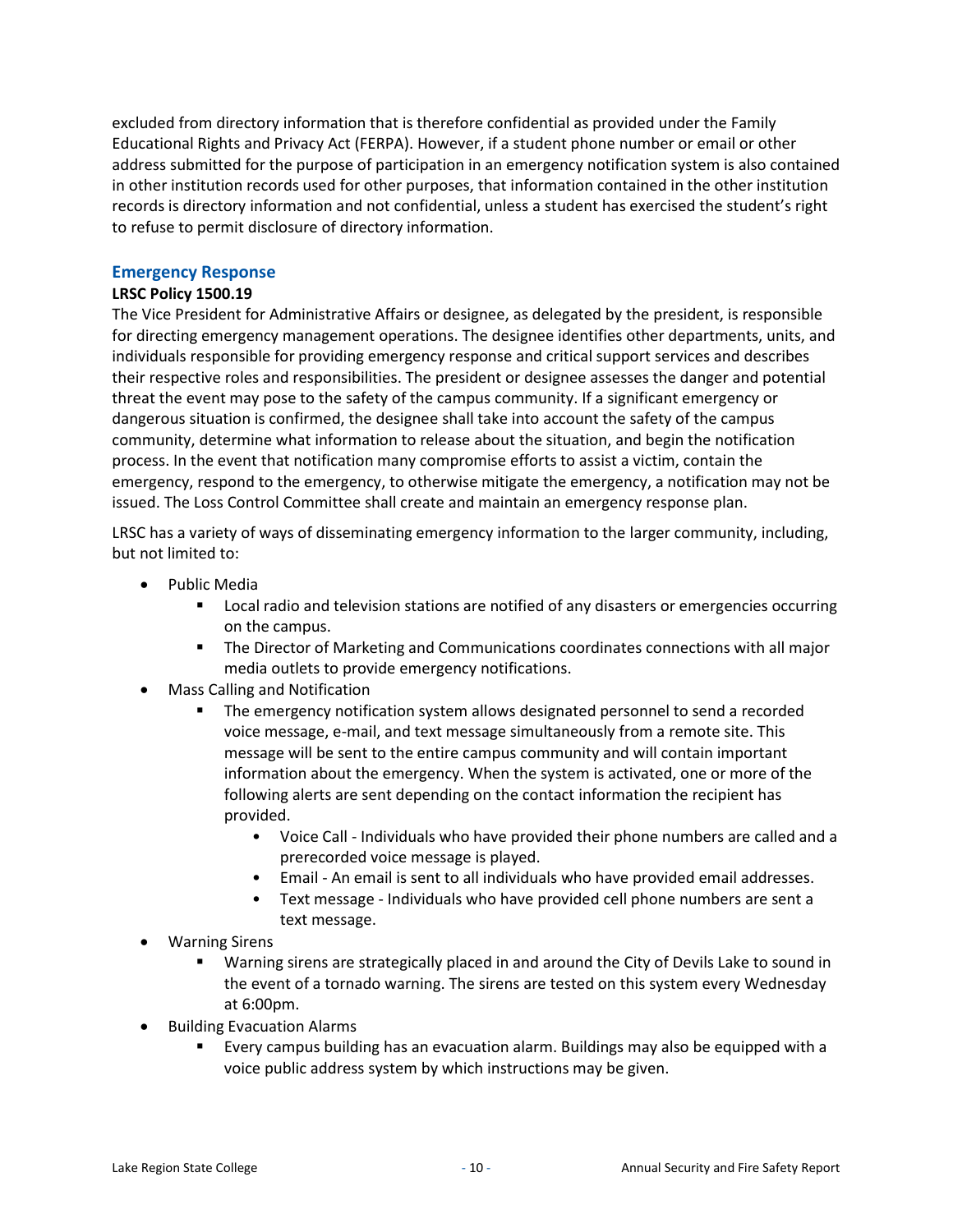- LRSC Website
	- **■** The Director of Marketing and Communications will update the LRSC website with pertinent information and instructions in the event of a disaster or emergency.
- Email Transmission
	- A mass email may be sent to the campus community with pertinent information and instructions in the event of a disaster or emergency.

The following is a list of individuals or organizations responsible for carrying out these procedures:

- President
- Vice President of Administrative Affairs
- Vice President of Academic & Student Affairs
- Director of Marketing and Communications
- Loss Control Committee

LRSC will publish a summary of its emergency response procedures in conjunction with at least one emergency notification test each calendar year.

# **Sexual Misconduct and Title IX**

### **LRSC Policy 1500.09**

It shall be the policy of the State Board of Higher Education, the North Dakota University System, and Lake Region State College to fully comply with all aspects of Title IX of the Education Amendments of 1972 and the regulations promulgated under its authority. This policy shall not govern compliance with any other anti-discrimination or anti-harassment statute, rule, or regulation. Failure by an employee of the SBHE, NDUS, or Lake Region State College to comply with the requirements of Title IX or this policy may constitute a violation of Policy 308.1 – Code of Conduct or LRSC Policy 1500.05 – Code of Conduct. Nothing in this Policy should be read to require fewer due process safeguards than would otherwise be provided by SBHE Policy 514.

### **Definitions**

For the purpose of this policy, the listed terms shall have the following definitions:

- a. *Actual Knowledge*. Notice of sexual harassment or allegations of sexual harassmentto Lake Region State College's Title IX Coordinator or any Lake Region State College official with authority to institute corrective measures on the Lake Region State College's behalf.
- b. *Advisor.* A person chosen by a party or appointed by Lake Region State College to accompany the party to meetings related to the resolution process, to advise the party on that process, and to conduct cross-examination for the party at the hearing, if any.
- c. *Complainant*. An individual who is alleged to be the victim of conduct which could, after investigation, constitute sexual harassment.
- d. *Dating Violence*. Violence committed by the respondent:
	- i. Who is or has been in a romantic or intimate relationship with the complainant; and
	- ii. Where the existence of such a relationship shall be determined by considering the length of the relationship, the type of relationship, and the frequency of interactions between the complainant and respondent.
- e. *Day.* A business day when Lake Region State College is in normal operation.
- f. *Deliberate Indifference*. When Lake Region State College's response to sexual harassment is clearly unreasonable in light of the information known to Lake Region State College at the time.
- g. *Domestic Violence*. Violence committed by the respondent, who is:
	- i. a current or former spouse or intimate partner of the complainant.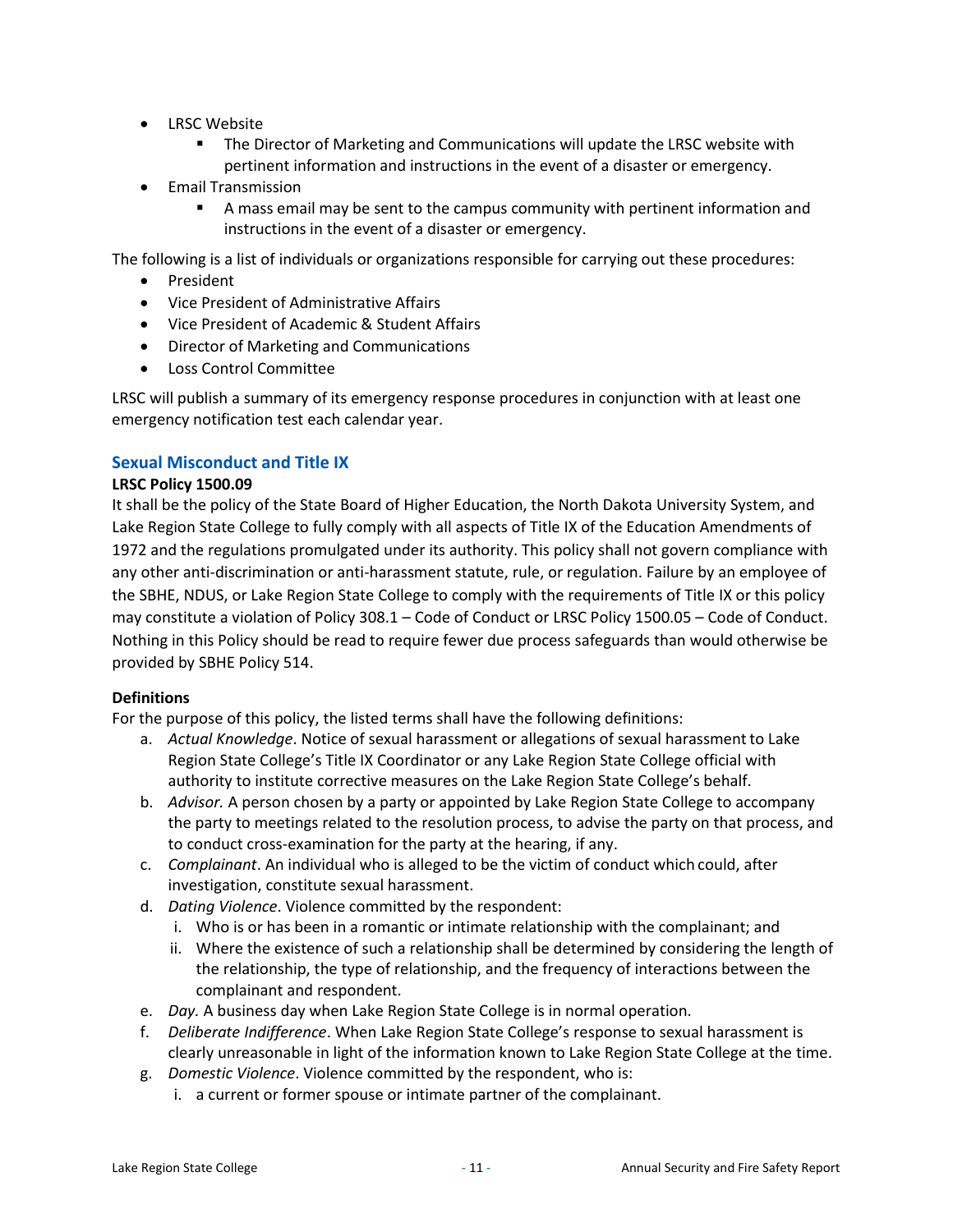- ii. a person with whom the complainant shares a child in common.
- iii. cohabiting with or has cohabited with the victim as a spouse orintimate partner.
- iv. similarly situated to a spouse of the complainant; or
- v. any person against whose acts the complainant is protected by N.D.C.C. ch. 14-07.1.
- h. *Education program or activity*. Includes locations, events, or circumstances where Lake Region State College exercises substantial control over both the respondent and the context in which the sexual harassment occurs, as well as in any building owned or controlled by a student organization that is officially recognized by Lake Region State College.
- i. *Fondling*. The touching of the private body parts of another person for the purpose of sexual gratification, without the consent of the victim, including instances where the victim is incapable of giving consent because of his/her age or because of his/her temporary or permanent mental incapacity.
- j. *Formal Complaint*. A document filed by a complainant (which either contains the complainant's signature or indicates that the complainant is the one filing the complaint) or signed by the Title IX Coordinator alleging sexual harassment against a respondent and requesting that Lake Region State College investigate.
- k. *Incest*. Sexual intercourse between persons who are related to each other within the degrees wherein marriage is prohibited by law.
- l. *Rape*. Penetration, no matter how slight, of the vagina or anus of the complainant with any body part or object by the respondent, or oral penetration of the complainant by a sex organ of the respondent, without the consent of the complainant.
- m. *Respondent*. An individual who has been reported to be the perpetrator of conduct that could constitute sexual harassment.
- n. *Sexual Assault*. Either rape, fondling, incest, statutory rape, or any of the sexual offenses listed in N.D.C.C. ch. 12.1-20 or by the FBI's Uniform Crime Reporting system.
- o. *Sexual Harassment*. Conduct, on the basis of sex, constituting one (or more) of the following:
	- i. An employee of Lake Region State College conditioning the provision of an aid, benefit, or service of Lake Region State College on an individual's participation in unwelcome sexual conduct;
	- ii. Unwelcome conduct determined by a reasonable person to be so severe, pervasive, and objectively offensive that it effectively denies a person equal access to Lake Region State College's education program or activity; or
	- iii. Sexual assault, dating violence, domestic violence, or stalking, as defined in this section.
- p. *Stalking*. Engaging in a course of conduct directed at a specific person that would cause a reasonable person to (a) fear for his or her safety or the safety of others; or(b) suffer substantial emotional distress.
- q. *Statutory Rape*. Sexual intercourse with a person who is under the statutory age of consent. In North Dakota the statutory age of consent is eighteen (18).
- r. *Supportive Measures*. Non-disciplinary, non-punitive individualized services offered as appropriate (as reasonably available) and without fee or charge to the complainant or respondent.

### **Title IX Coordinator**

An official designated by Lake Region State College to ensure compliance with Title IX and the Title IX program. References to the Coordinator throughout this policy may also encompass a designee of the Coordinator for specific tasks.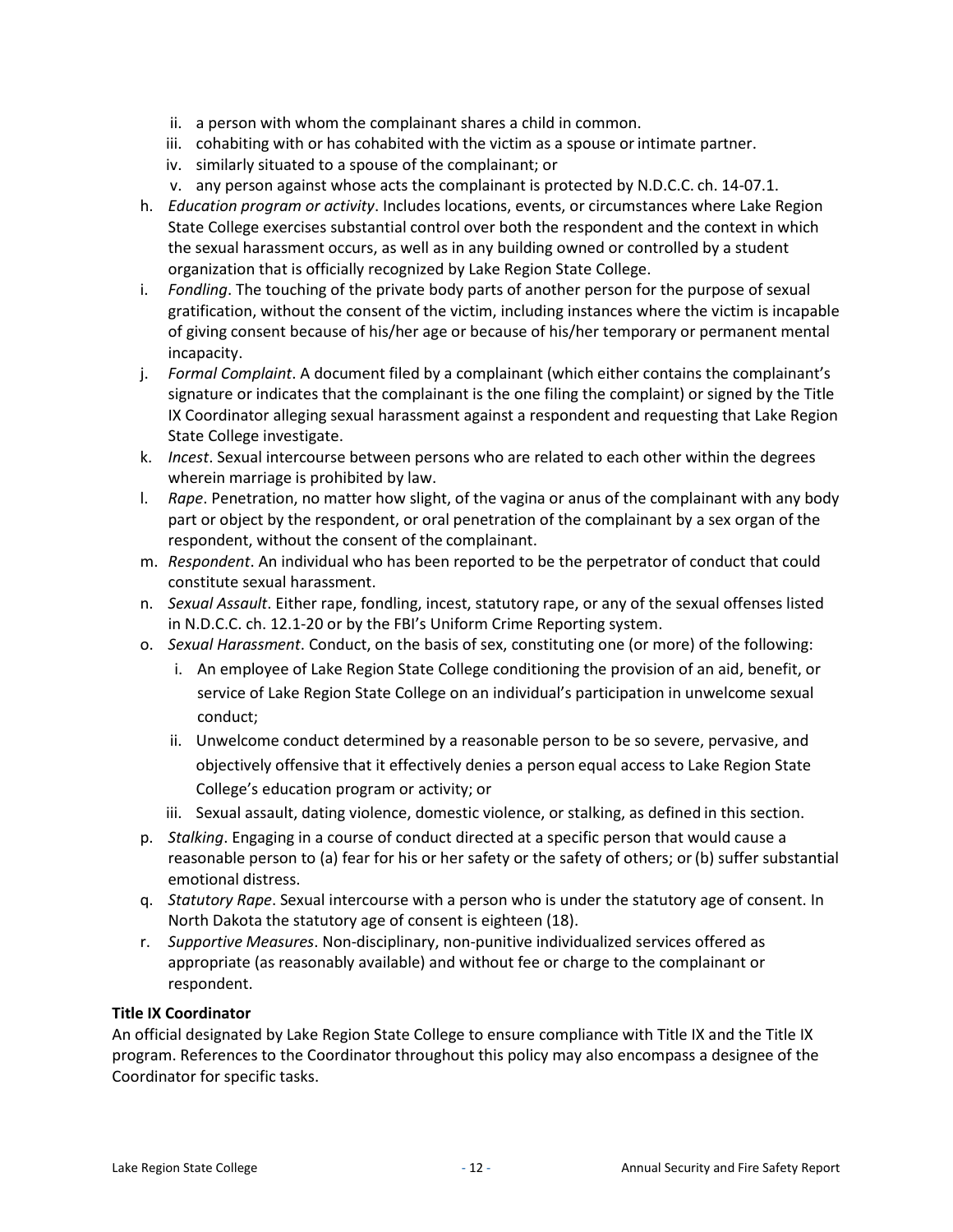- a. Title IX Coordinator, Sandi Lillehaugen Main Campus, Office 120; 701-662-1543; Sandra.Lillehaugen@lrsc.edu
- b. Title IX Deputy Coordinator, Brandi Nelson Main Campus, Office 119; 701-662-1509; Brandi.Nelson@lrsc.edu

The Title IX Coordinator acts with independence and authority free from bias and conflicts of interest. The Title IX Coordinator oversees all resolutions under this policy and these procedures. The members of the Title IX Team are vetted and trained to ensure they are not biased for or against any party in a specific case, or for or against complainants and/or respondents, generally.

To raise any concern involving bias, conflict of interest or discrimination by the Title IX Coordinator, contact the Lake Region State College Vice President of Academic and Student Affairs, Lloyd Halvorson, 701-662-1681; Lloyd.Halvorson@lrsc.edu. Concerns of bias or a potential conflict of interest by any other Title IX Team member should be raised with the Title IX Coordinator.

### **Mandated Reporters**

All Lake Region State College employees (faculty, staff, administrators) are required to report actual or suspected discrimination or harassment related to Title IX to appropriate officials immediately.

The following describe the reporting options at Lake Region State College for a complainant or thirdparty (including parents/guardians when appropriate):

- a. **Confidential Resources.** If a complainant would like the details of an incident to be kept confidential, the complainant may speak with:
	- i. LRSC professional counselors and intern
	- ii. Off-campus (non-employees):
		- Licensed professional counselors and other medical providers
			- Local rape crisis counselors
			- Domestic violence resources
			- Local or state assistance agencies
			- Clergy/Chaplains
			- Attorneys

All of the above-listed individuals will maintain confidentiality when acting under the scope of their licensure, professional ethics, and/or professional credentials, except in extreme cases of immediacy of threat or danger or abuse of a minor/elder/individual with a disability, or when required to disclose by law or court order.

Lake Region State College employees who must maintain confidentiality are still required to submit anonymous statistical information for Clery Act purposes unless they believe it would be harmful to their client or patient.

### **Title IX Policy**

Lake Region State College will notify applicants for admission and employment, students, and employees of its Title IX Policy.

- a. This notification states:
	- 1. Lake Region State College does not discriminate on the basis of sex in its education program or activity.
	- 2. Title IX and 34 C.F.R. 106 require Lake Region State College not to discriminate on the basis of sex.
	- 3. This requirement to not discriminate extends to admission and employment.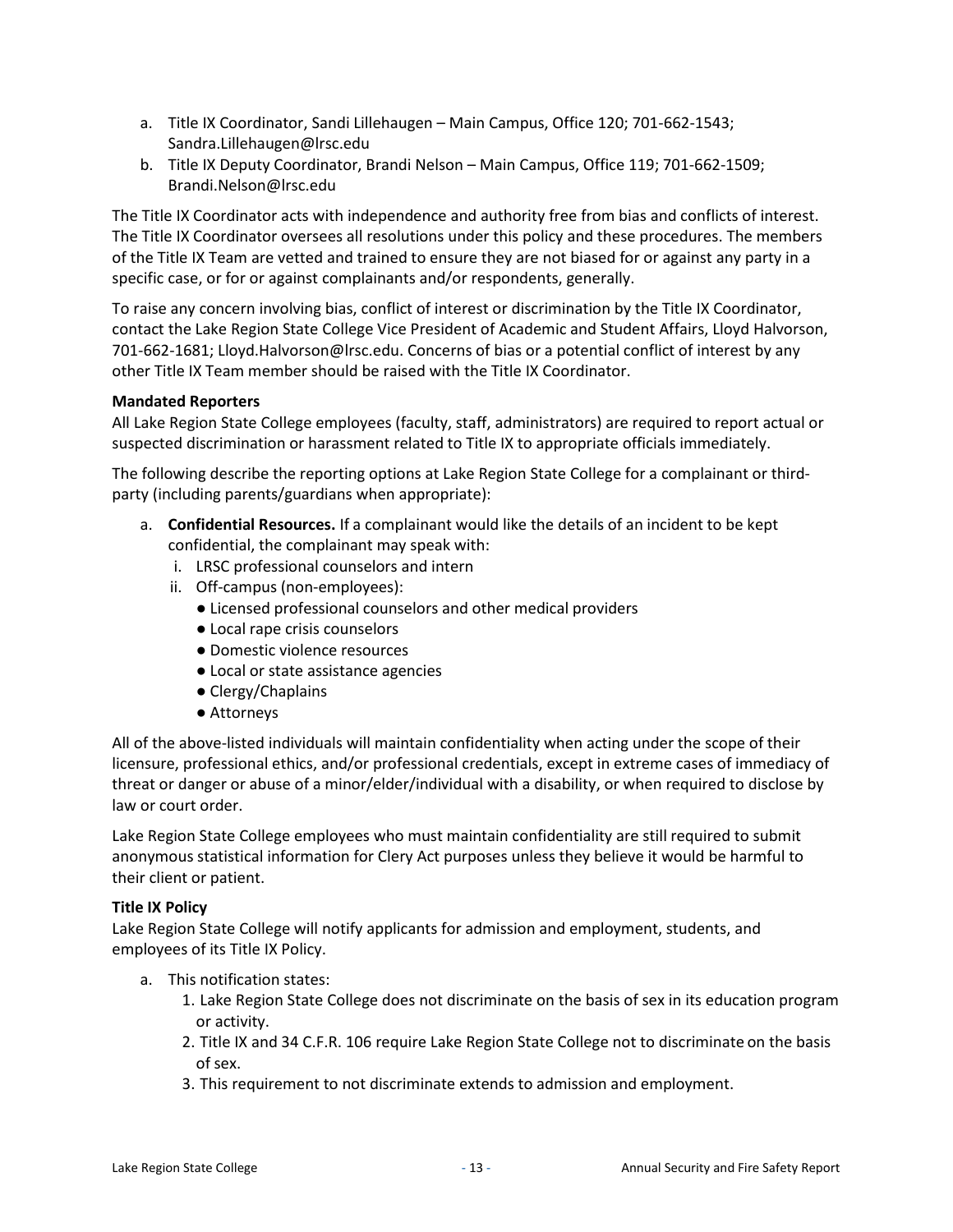- 4. All inquiries about the application of Title IX and 34 C.F.R. 106 to Lake Region State College should be referred to the Title IX Coordinator, the Departmentof Education's Assistant Secretary for Civil Rights, or both.
- b. This policy will be displayed on the LRSC website and in the Student Handbook.

# **Grievance Procedures**

Lake Region State College has adopted and published grievance procedures that provide for the prompt and equitable resolution of student and employee complaints alleging sexual harassment or sex discrimination, and a grievance process that complies with this policy. These grievance procedures shall only apply to sex discrimination and sexual harassment occurring within the United States.

a. Lake Region State College shall notify applicants for admission and employment, students, and employees of the Lake Region State College's grievance procedures and grievance process, including, but not limited to, how to report or file a complaint of sex discrimination, how to report or file a formal complaint of sexual harassment, and how Lake Region State College will respond.

# **Method of Reporting Sexual Harassment**

Any person may report sex discrimination, including sexual harassment (whether or not the person making the report is the victim of the alleged sexual harassment or sex discrimination). Such report may be made in person, by mail, by telephone, or by email, using the Title IX Coordinator's contact information or any other means which results in the Title IX Coordinator receiving the report, regardless of the time of day.

### **Equitable Treatment**

At all times, Lake Region State College will treat complainants and respondents equitably by following a grievance process which complies with this policy before the imposition of disciplinary sanctions, and by providing remedies to a complainant if a respondent is found to be responsible for sexual harassment.

### **Pre-Grievance Process**

- a. **Timing.** This grievance process shall be carried out using reasonably prompt time frames, including time frames for filing and resolving appeals, and for informal resolution processes if offered. Notwithstanding, temporary delays or extensions of the time frames must be offered for good cause, with written notice to the parties setting forth the cause for the action.
	- 1. *Good cause.* May include considerations such as the absence of a party, a party's advisor, or a witness; concurrent law enforcement activity; or the need for accommodations for language or disability.
- b. **Actual Knowledge of Sexual Harassment.** With or without the filing of a formal complaint, once Lake Region State College has actual knowledge of sexual harassment within its educational program or activity in the United States, Lake Region State College must respond promptly and without deliberate indifference pursuant to this policy and any applicable policies.
	- 1. Once Lake Region State College has actual knowledge of sexual harassment, the Title IX Coordinator or designee must contact the complainant and:
		- a. Discuss the availability of supportive measures.
		- b. Consider the complainant's wishes regarding supportive measures.
		- c. Inform the complainant that supportive measures are available with or without the filing of a formal complaint; and
		- d. Explain the process of filing a formal complaint.
	- 2. No disciplinary sanctions or other actions which are not supportive measures may be imposed against a respondent prior to the conclusion of the grievance process.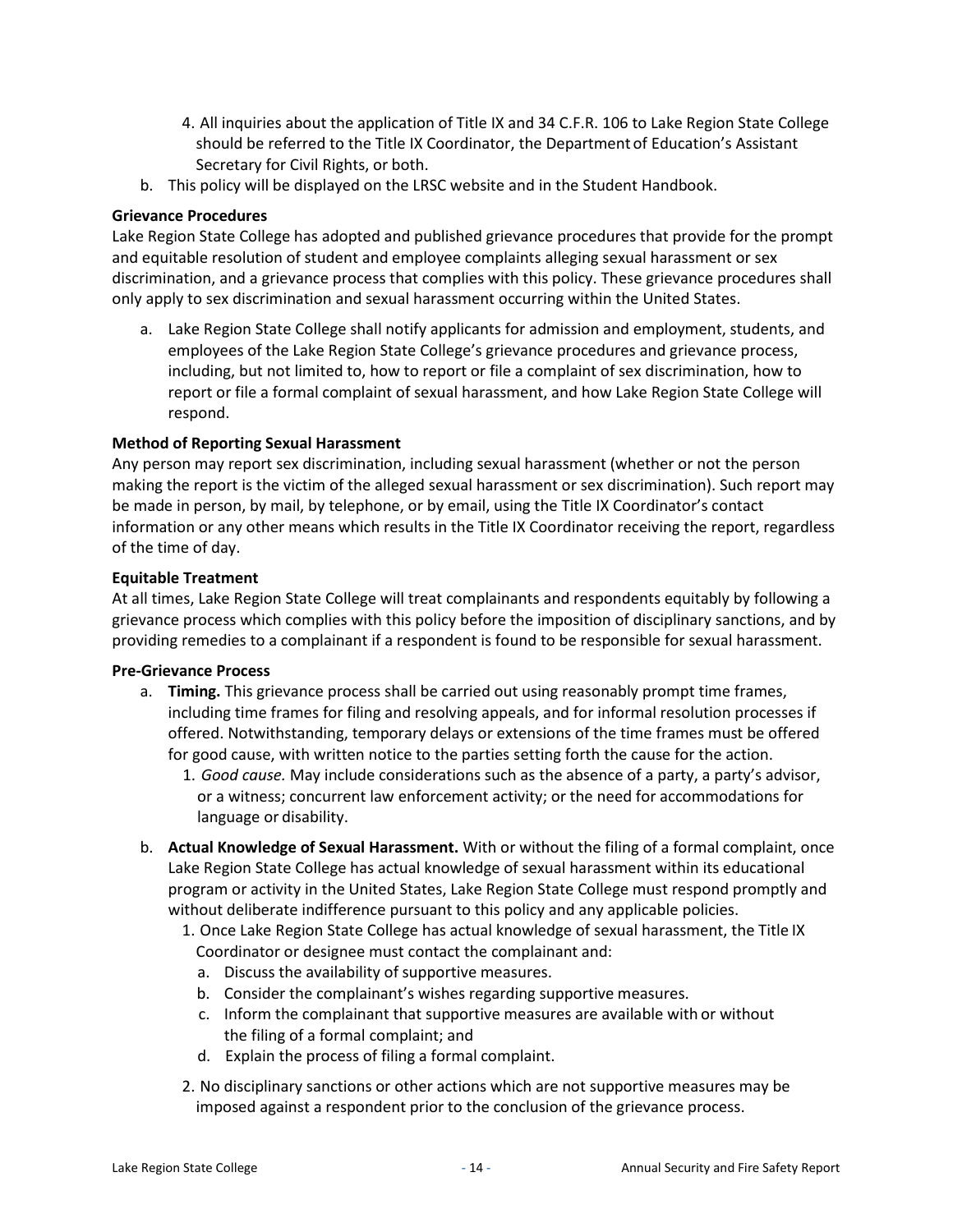- c. **Supportive Measures.** Lake Region State College may offer the complainant supportive measures designed to restore or preserve equal access to the education program or activity without unreasonably burdening the respondent, including measures designed to protect the health and safety of both parties or the educational environment, or to deter further sexual harassment.
	- 1. **Examples of Permissible Supportive Measures.** Lake Region State College must tailor any supportive measures to the parties' situations. Some possible supportive measures include, but are not limited to:
		- a. Counseling;
		- b. Extensions of deadlines or other course-related adjustments;
		- c. Modifications of work or class schedules;
		- d. Campus escort services;
		- e. Mutual restrictions on contact between the parties;
		- f. Changes in work or housing locations;
		- g. Leaves of absence; and
		- h. Increased security or monitoring of certain areas of campus.
	- 2. Lake Region State College must maintain confidentiality with respect to supportive measures unless disclosure is required to implement the supportive measures.
	- 3. The Title IX Coordinator shall coordinate the effective implementation of supportive measures.
	- 4. Supportive measures may not restrict any party's rights under the United States Constitution.
- d. **Emergency Removal**. Lake Region State College may remove a respondent from the education program or activity on an emergency basis, provided that the Lake Region State College determines, based on an individualized safety and risk analysis, that an immediate threat to the physical health or safety of any student or other individual arising from the allegations of sexual harassment justifies removal.
	- 1. Lake Region State College must provide the respondent with notice and an opportunity to challenge the decision immediately following the removal.
- e. **Administrative Leave**. Lake Region State College may place a non-student employee respondent on administrative leave during the pendency of a grievance process.

### **Grievance Process**

- a. **Formal Complaint and Notice of Allegations.**
	- 1. Once a formal complaint is received by Lake Region State College, they must provide the following written notice to the known parties:
		- a. Notice of the grievance process, including any informal resolution process.
		- b. Notice of the allegations of sexual harassment, including:
			- i. Sufficient details known at the time and with sufficient time to prepare a response, including, but not limited to, the names of the parties, the conduct allegedly constitution sexual harassment, and the date and location of the alleged conduct.
		- c. A statement that the respondent is presumed not responsible for the alleged conduct and that a determination regarding responsibility is made at the conclusion of the grievance process.
		- d. A statement that the parties may have an advisor of their choice, who may be an attorney, and may inspect and review evidence. The statement should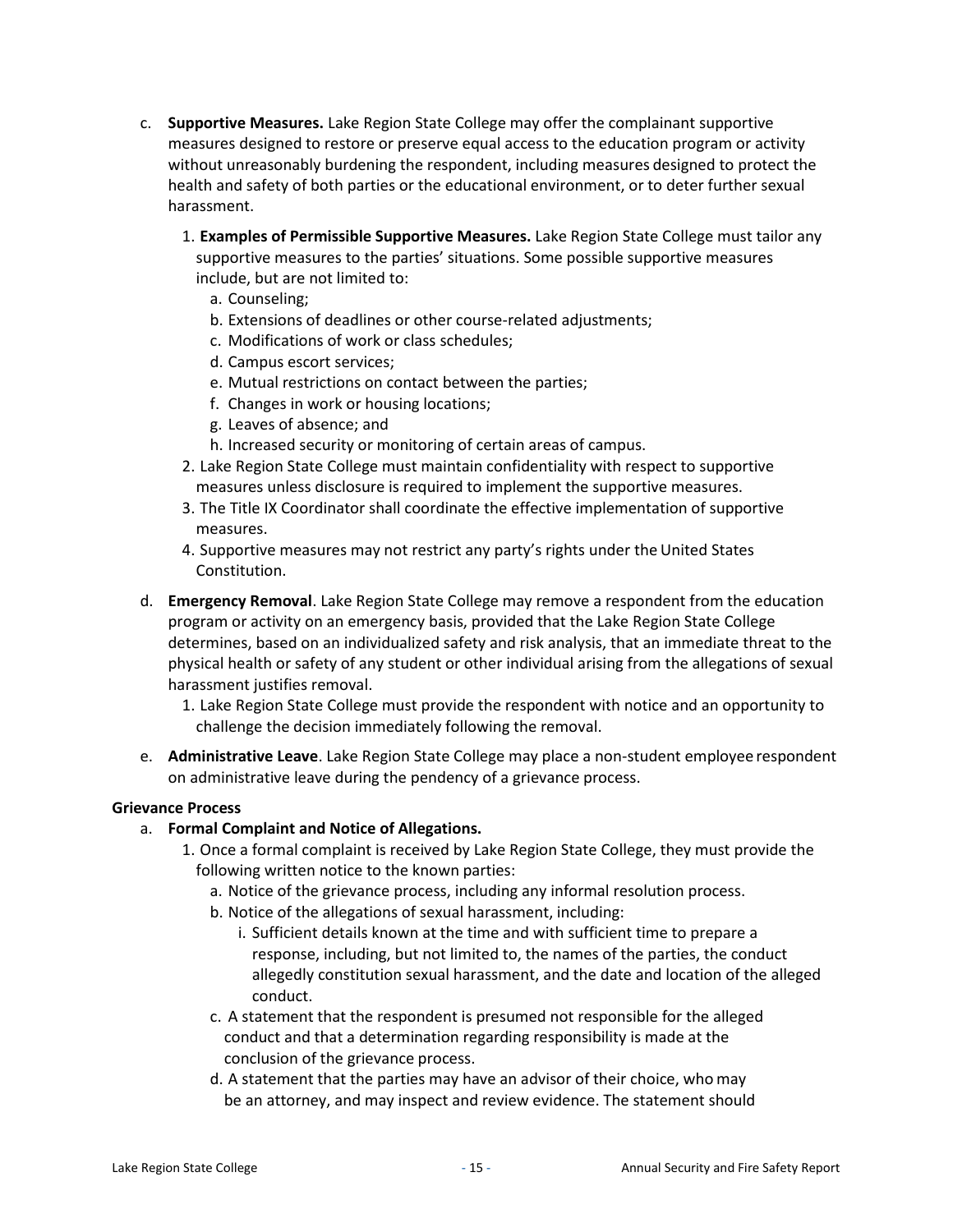also indicate that if the party does not have an advisor of choice, Lake Region State College will appoint an advisor to assist with cross-examination for the live hearing.

- e. Notice of any provisions in Lake Region State College's code of conduct that prohibits knowingly making false statements or knowingly submitting false information during the grievance process.
- 2. If during the course of the grievance process, additional allegations are added to the investigation which were not included in the initial notice, Lake Region State College must provide notice of the additional allegations to the parties.

### b. **Advisors**.

- 1. Parties to a grievance proceeding must be afforded the opportunity to select the advisor of their choice to assist them during the proceeding, including during the live hearing.
- 2. If a party does not choose an advisor, Lake Region State College shall provide the party with an advisor. At minimum, Lake Region State College shall provide an advisor to conduct the party's cross-examination at the hearing. However, nothing in this policy or the Title IX regulations should be read to prohibit Lake Region State College to provide an advisor for the full duration of the grievance process, provided that the parties are treated equally as to timing insofar as Lake Region State College appoints advisors for both parties.
- 3. Lake Region State College is not required to provide attorneys to parties to act as advisors, but appointed advisors should be provided with access to appropriate training to ensure an understanding of the grievance process, though the same training provided to Title IX Coordinators, decision-makers, and investigators is not required.
- 4. Lake Region State College is not required to attempt to create equality of advisors between the parties, particularly where one party selects an outside advisor, but should endeavor to seek parity of advisors where Lake Region State College provides advisors to both parties.
- c. **Member Roles**. Lake Region State College has trained Title IX members to serve in the following roles, at the direction of the Title IX Coordinator:
	- 1. To provide appropriate intake of and initial guidance pertaining to complaints.
	- 2. To act as an advisor to the parties.
	- 3. To investigate complaints.
	- 4. To serve as a hearing facilitator.
	- 5. To serve as a decision-maker regarding the complaint.
	- 6. To serve on an appeal panel.

### d. **Investigation**.

- 1. Lake Region State College is required to investigate every filed formal complaint unless the complaint is subject to dismissal, below.
- 2. At all times, the burden of proof and the burden of gathering evidence sufficient to make a determination regarding responsibility rests on Lake Region State College, and they may not seek to shift that burden to the parties.
	- i. Notwithstanding, Lake Region State College may not restrict the parties' ability to discuss the allegations or to gather or present relevant evidence.
- 3. At all times, Lake Region State College shall observe a presumption that respondent is not responsible for the alleged conduct until and unless there is a determination of responsibility at the conclusion of the grievance process.
- 4. Lake Region State College may not access, consider, disclose, or otherwise use a party's medical records made or maintained in connection with the provision of treatment to the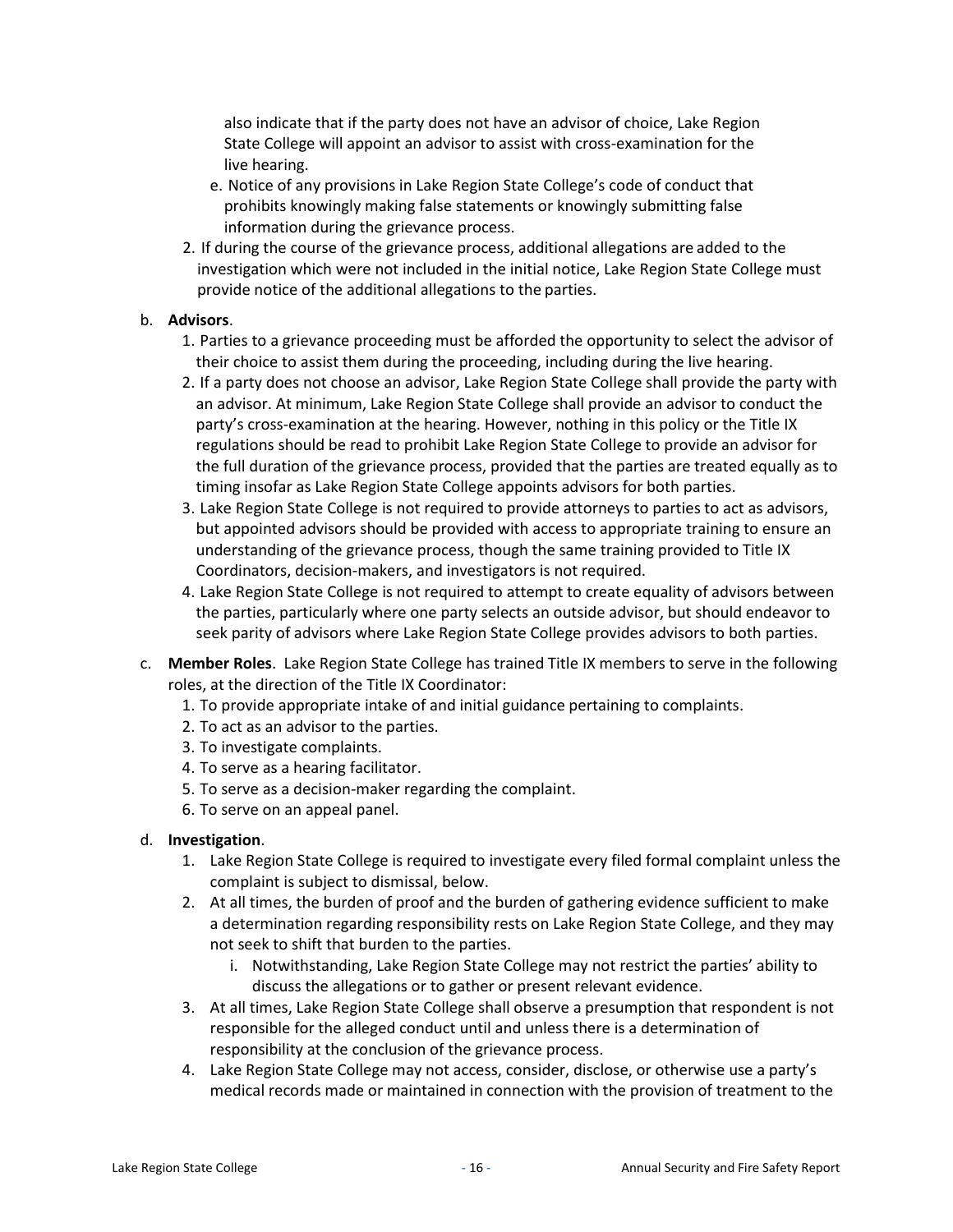party, unless voluntary, written consent to do so is provided by the party (or the party's parent, if the party is not eligible to provide consent).

- 5. Lake Region State College may not require, allow, rely upon, or otherwise use evidence that constitutes, or questions that seek disclosure of, information protected under a legally recognized privilege, unless that privilege is waived.
- 6. Lake Region State College must provide to the parties written notice of the date, time, location, participation, and purpose of all hearings, investigative interviews, or other meetings, with sufficient time for the party to prepare.
- 7. The parties must be afforded an equal opportunity to have others present during any grievance proceeding, including their advisor, though Lake Region State College may establish restrictions regarding the extent to which the advisor may participate in the proceedings, so long as the restrictions apply equally to both parties and comply with this policy.
- 8. Both parties must have an equal opportunity to inspect and review any evidence obtained as part of the investigation related to the allegations raised in a formal complaint, including any evidence upon which Lake Region State College does not intend to rely in reaching a determination of responsibility and any inculpatory or exculpatory evidence, from whatever source.
- 9. At least 10 days prior to the preparation of the investigative report, Lake Region State College must provide each party and the party's advisor the evidence obtained in the investigation in an electronic format or hard copy. The parties may submit a written response to the evidence, which the investigator shall consider prior to completion of the investigative report.
- 10. At the conclusion of the investigation, the investigator must create an investigative report that fairly summarizes the relevant evidence. At least 10 days prior to the hearing, the investigator must send a copy of the investigative report to each party and the party's advisor, if any, for review and written response.

### e. **Dismissal**

### 1.**Mandatory Dismissal**

- a. Lake Region State College must dismiss the formal complaint if, at any time during the investigation or hearing:
	- ii. The conduct alleged would not constitute sexual harassment as defined in this policy even if proved;
	- iii. The conduct alleged did not occur in the education program or activity; or;
- iv. The conduct alleged did not occur against a person in the United States.

### 2.**Permissive Dismissal**.

- a. Lake Region State College may dismiss the formal complaint if, at any time during the investigation or hearing:
	- i. A complainant notifies the Title IX Coordinator, in writing, that the complainant would like to the withdraw the formal complaint or any allegations contained in the formal complaint;
	- ii. The respondent is no longer enrolled or employed by Lake Region State College; or
	- iii. Specific circumstances prevent Lake Region State College from gathering evidence sufficient to reach a determination as to the formal complaint or allegations in the formal complaint.
- b. In the event that a formal complaint is permissively dismissed, Lake Region State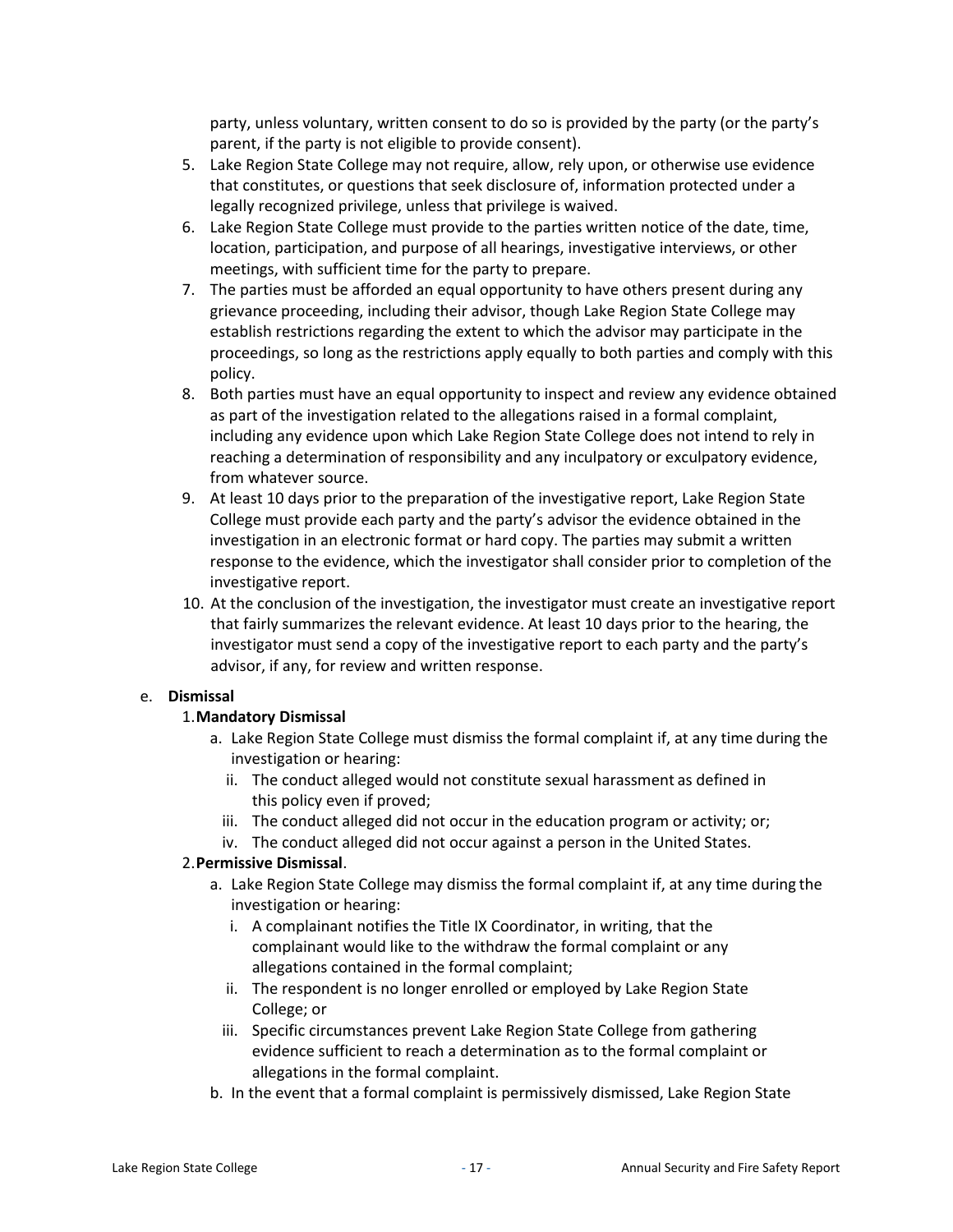College should consult with its legal counsel prior to taking action under another provision of its code of conduct to avoid taking actions constituting retaliation.

- 3.**Notice of Dismissal.** Upon a dismissal pursuant to this section, Lake Region State College must promptly send written notice of the dismissal and reasons therefore to both parties simultaneously.
- f. **Consolidation of Formal Complaints.** Lake Region State College may consolidate formal complaints against more than one respondent, by more than one complainant against one or more respondents, or by one party against the other party, where the allegations of sexual harassment arise out of the same facts or circumstances.

# g. **Live Hearing**

- 1. The grievance process must provide for a live hearing after the completion of the investigative report. All evidence obtained by the investigator as part of the investigative process must be made available to the parties and the decision-maker at the live hearing.
- 2. The live hearing will be presided over by the decision-maker, who will not be the investigator or the Title IX Coordinator.
	- a. The decision-maker may be one individual or more than one individual as set by Lake Region State College.
- 3. At the request of either party, the hearing must be conducted with the parties located in separate rooms with technology enabling the decision-maker and parties to simultaneously see and hear the party or witness answering questions. Hearings may be conducted with all parties physically present in the same geographic location, or, any parties, witnesses, and other participants may appear at the live hearing virtually, so long as the participants are able to simultaneously see and hear each other.
- 4. At the live hearing, the decision-maker must permit each party's advisor to ask the other party and any witnesses all relevant questions and follow-up questions, including those questioning credibility. This cross-examination must be conducted directly (the questions may not be asked by the decision-maker), orally, and in real time by the party's advisor and never by a party personally.
	- a. Prior to a party or witness answering a question, the decision-maker must rule on the relevance of the question and explain any decision to exclude a question as not relevant.
	- b. Decision-makers may request, but may not require, that questions by the parties be submitted in advance, to permit the decision-maker to rule on the relevance of questions.
	- c. Lake Region State College may limit the extent to which the party's advisor may participate in the hearing by Lake Region State College.
- 5. *Rape Shield*. Questions and evidence about the complainant's sexual predisposition or sexual history are not relevant, unless such questions are offered to prove that someone other than the respondent committed the alleged conduct, or regard specific incidents of the prior sexual behavior with respect to the respondent, and are offered to prove consent.
- 6. *Hearing Decorum*. Decision-makers may enforce rules to ensure hearing decorum, such as requiring respectful treatment, specifying any objection process, governing timing of hearing and length of breaks, etc.
- 7. Lake Region State College must create an audio or audiovisual recording, or transcript, of any live hearing and make it available to the parties for inspection and review.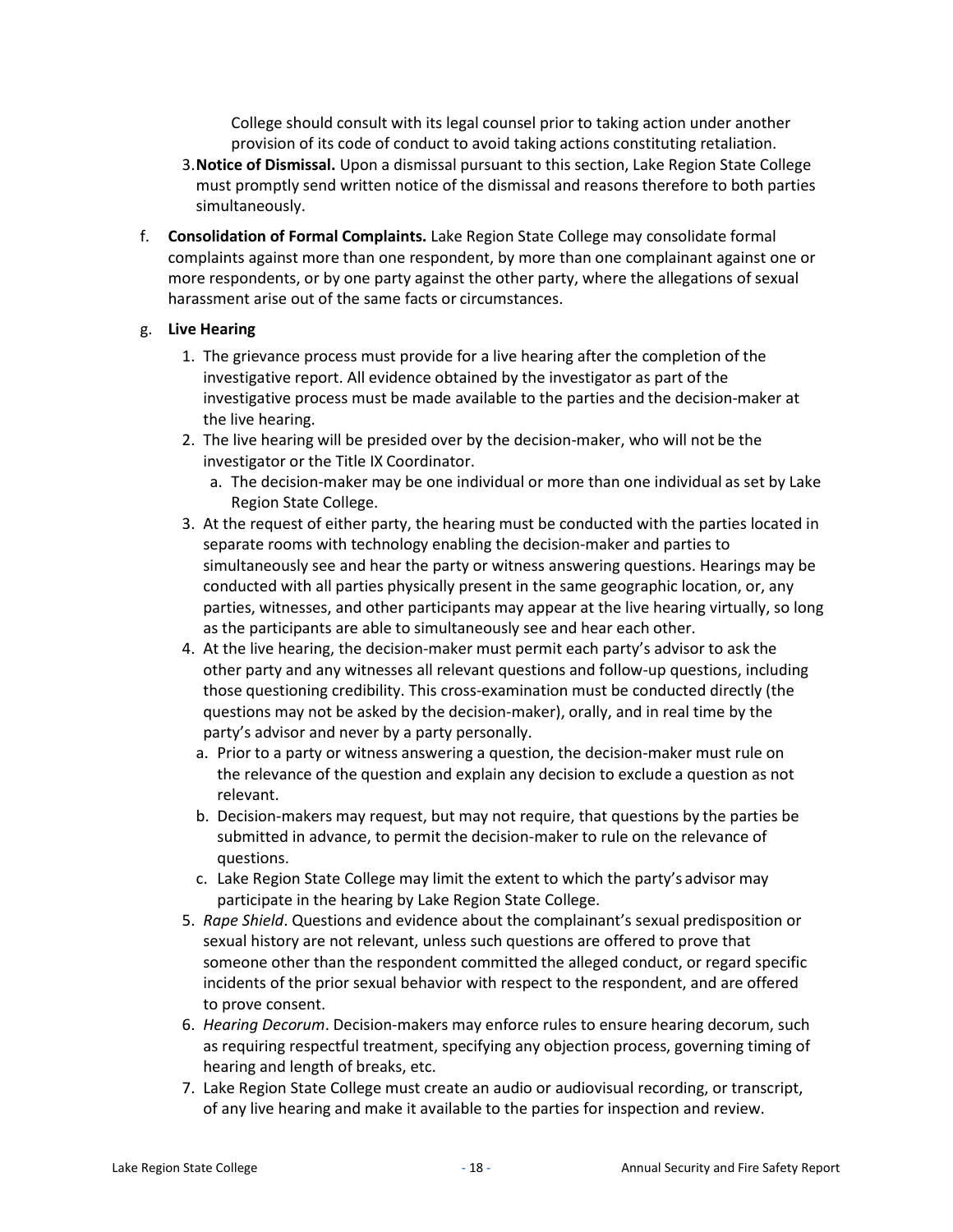## h. **Determination Regarding Responsibility**.

- 1. *Standard of Evidence*. All decisions in grievance processes under Title IX shall require a determination of responsibility based on the preponderance of the evidence.
- 2. After the conclusion of the live hearing, the decision-maker must issue a written determination regarding responsibility, which must include:
	- a. Identification of the allegations potentially constituting sexualharassment;
	- b. Description of the procedural steps taken from the receipt of the formal complaint through the determination, including any notifications to the parties, interviews with parties and witnesses, site visits, methods used to gather evidence, and hearings held;
	- c. Findings of fact supporting the determination;
	- d. Conclusions regarding the application of the Lake Region State College's code of conduct to the facts;
	- e. A statement of, and rationale for, the result as to each allegation, including a determination regarding responsibility, any disciplinary sanctions to be imposed on the respondent, and whether remedies will be provided to the complainant; and
	- f. The procedures, timelines, and permissible bases for the complainant and respondent to appeal.
- 3. The written determination must be provided to the parties simultaneously. The determination regarding responsibility becomes final either on the date that notice of the result of any appeal is provided to the parties, if an appeal is filed, or if an appeal is not filed, the date on which an appeal would no longer be considered timely.
- 4. The Title IX Coordinator shall be responsible to implement any remedies provided by the written determination.

### **Disciplinary Sanctions**

Disciplinary sanctions imposed after the conclusion of the grievance process shall be assessed pursuant to the Lake Region State College's code of conduct, student handbook, employee handbook, or similar document which sets possible disciplinary sanctions for violations of Title IX or code of conduct, and shall be proportional to the determination of responsibility.

### **Remedies**

Remedies offered after the conclusion of the grievance process on a finding of responsibility must be designed to restore or preserve equal access to the education program or activity. Remedies need not be non-disciplinary or non-punitive and need not avoid burdening the respondent.

# **Appeals**

Both parties must be offered the opportunity to appeal from a determination regarding responsibility or from the dismissal of a formal complaint (or any allegations within the formal complaint). The following may form the basis for an appeal:

- 1. Procedural irregularity that affected the outcome of the grievance process.
- 2. New evidence that was not reasonably available at the time the determination regarding responsibility or dismissal was made that could have affected the outcome of the matter; or
- 3. The Title IX Coordinator, investigator(s), or decision-maker(s) had a conflict of interest or bias for or against complainants or respondents generally or for or against the individual complainant or respondent, that affected the outcome of the grievance process.
- 4. Other basis set forth in the campus-level processes, but which must be offered equally to both parties (for example, an appeal based on the severity of the sanctions).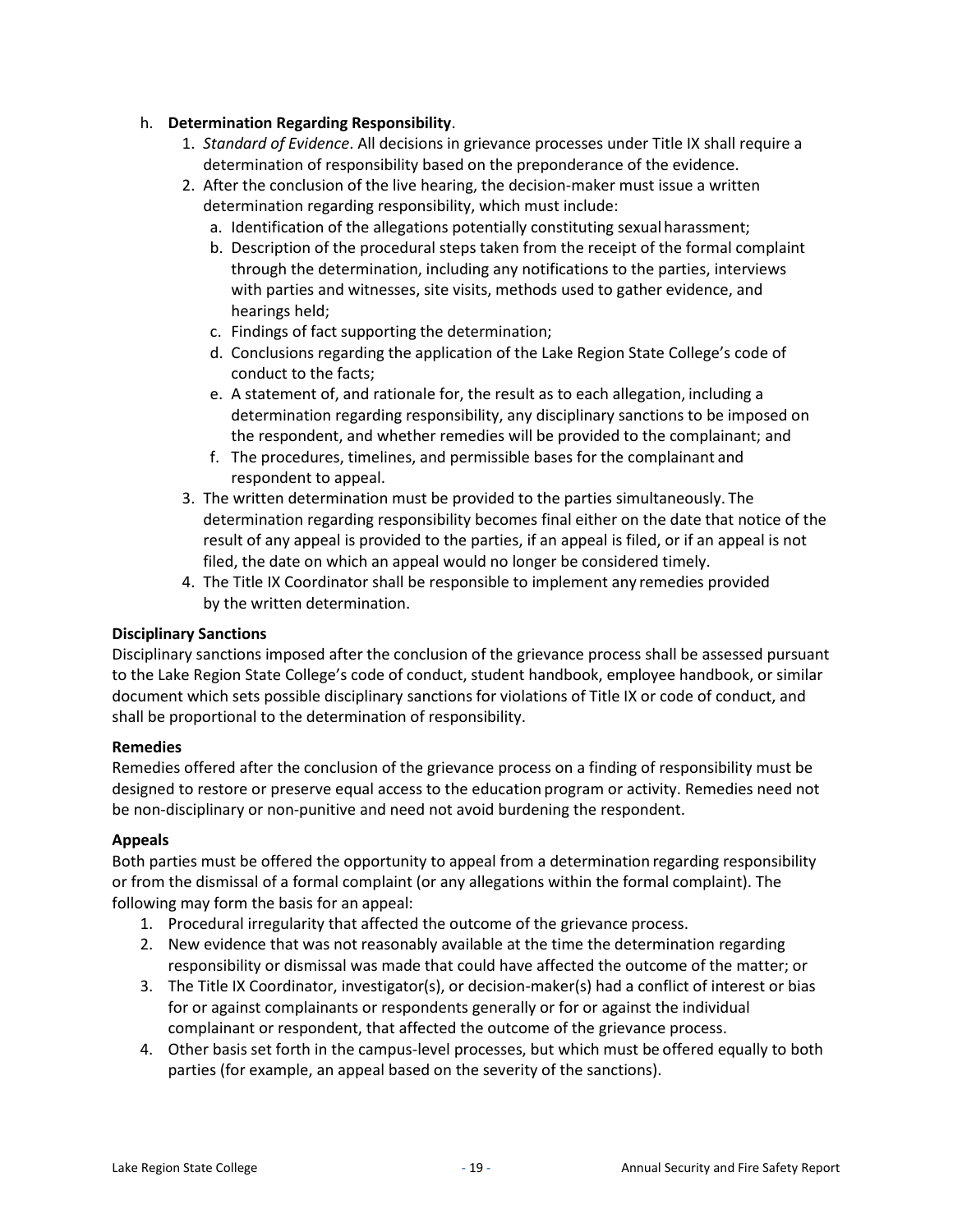Upon filing of an appeal, Lake Region State College must:

- 1. Notify the non-appealing party in writing when an appeal is filed and implement appeal procedures equally for both parties.
- 2. Ensure that the appeal's decision-maker is not the same person as the decision-maker that reached the determination regarding responsibility or dismissal, the investigator, or the Title IX Coordinator.
- 3. Give both parties a reasonable, equal opportunity to submit a written statement in support of, or challenging, the outcome.
- 4. Issue a written decision describing the result of the appeal and the rationale for the result; and
- 5. Provide the written decision simultaneously to both parties.

In the event that a disciplinary sanction of suspension or expulsion is imposed by the decisionmaker, Lake Region State College shall provide a method of reviewing an appeal from a determination regarding responsibility or dismissal for a period of at least one year following the original decision. Lake Region State College may set a shorter deadline for appeals from lesser discipline or for appeals filed by the complainant.

### **Informal Resolution**

Lake Region State College may not require as a condition of enrollment or continuing enrollment, or employment or continuing employment, or enjoyment of any other right, a waiver of the right to an investigation and adjudication of formal complaints, and may not require the parties to participate in an informal resolution process. Similarly, Lake Region State College may not offer an informal resolution process unless a formal complaint is filed. Notwithstanding, at any time before the written determination is issued, Lake Region State College may facilitate an informal resolution process that does not involve a full investigation and adjudication, so long as Lake Region State College:

- a. Provides the parties a written notice disclosing the allegations, the requirements ofthe informal resolution process including the circumstances under which it precludes the parties from resuming a formal complaint arising from the same allegations, provided, however, that at any time prior to agreeing to a resolution, any party has the right to withdraw from the informal resolution process and resume the grievance process with respect to the formal complaint, and any consequences resulting from participating in the informal resolution process, including the records that will be maintained or could be shared;
- b. Obtains the parties' voluntary, written consent to the informal resolution process; and
- c. Does not offer or facilitate an informal resolution process to resolve allegationsthat an employee sexually harassed a student.

### **Amnesty for Complainants and Witnesses**

Lake Region State College community encourages the reporting of misconduct and crimes by complainants and witnesses. It is in the best interests of Lake Region State College community that complainants choose to report misconduct to Lake Region State College officials, that witnesses come forward to share what they know, and that all parties be forthcoming during the process.

To encourage reporting and participation in the process, Lake Region State College will grant amnesty from minor policy violations – such as underage consumption of alcohol or the use of illicit drugs – related to the incident to complainants and witnesses.

Amnesty does not apply to more serious allegations such as physical abuse of another or illicit drug distribution. The decision not to offer amnesty to a respondent is not based on gender, but on the fact that collateral misconduct is typically addressed for all students within a progressive discipline system,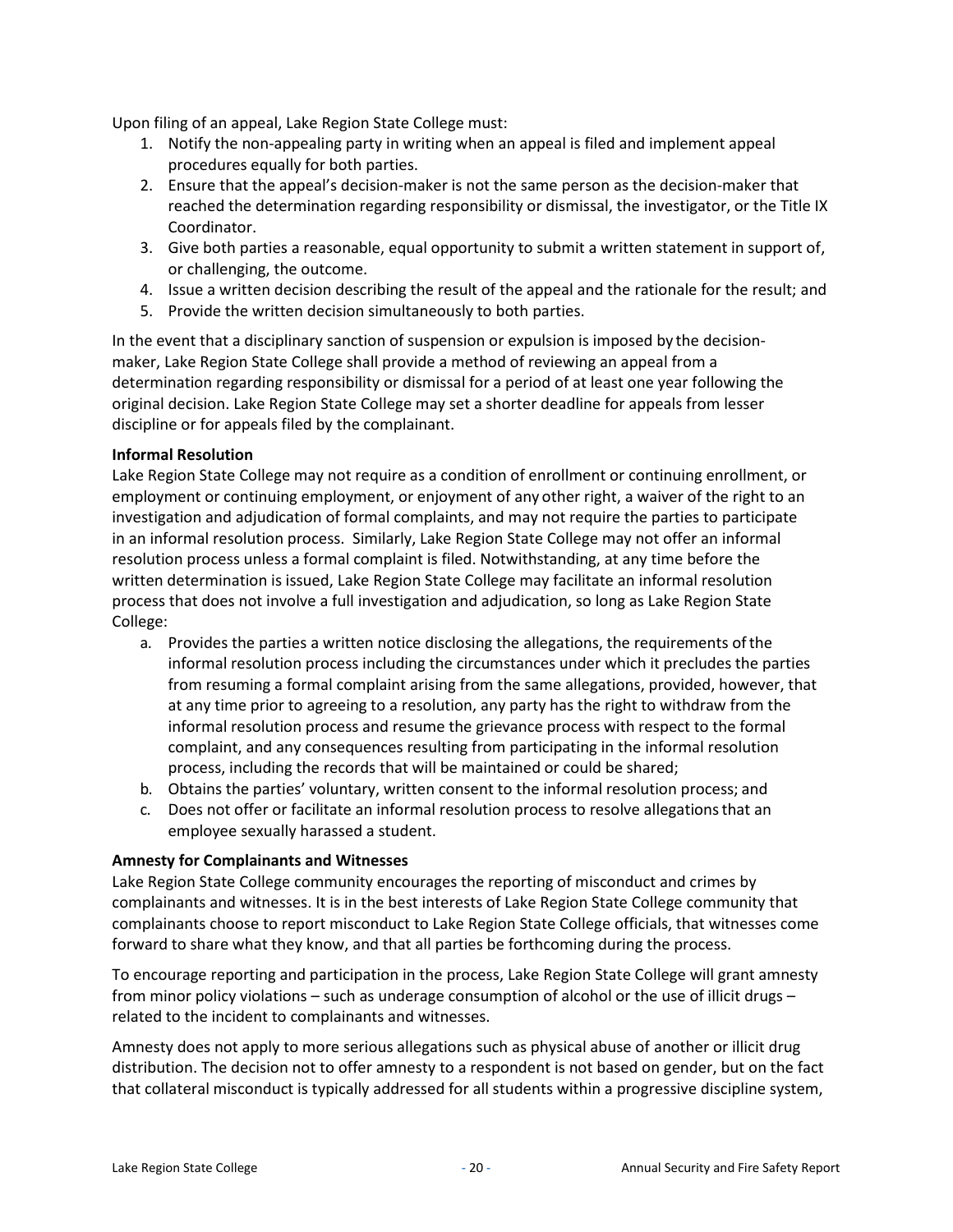and the rationale for amnesty, the incentive to report serious misconduct, is rarely applicable to the respondent.

### **Jurisdiction**

This policy applies to all education programs and activities of the Lake Region State College, to conduct that takes place on the campus or on property owned or controlled by Lake Region State College, at Lake Region State College-sponsored events, or in buildings owned or controlled by Lake Region State College's recognized student organizations. The respondent must be a member of Lake Region State College's community in order for its policies to apply.

Jurisdiction for off-campus misconduct that deprives someone of access to a Lake Region State College educational program or activity will also be investigated. Lake Region State College may also extend jurisdiction to off-campus and/or to online conduct when the Title IX Coordinator determines that the conduct affects a substantial Lake Region State College interest.

Regardless of where the conduct occurred, Lake Region State College will address Title IX related notice/complaints to determine whether the conduct occurred in the context of its employment or educational program or activity and/or has continuing effects on campus or in an off-campus sponsored program or activity. A substantial Lake Region State College interest includes:

- a. Any action that constitutes a criminal offense as defined by law. This includes, but is not limited to, single or repeat violations of any local, state, or federal law.
- b. Any situation in which it is determined that the respondent poses an immediate threat to the physical health or safety of anyone.
- c. Any situation that significantly impinges upon the rights, property, or achievements of oneself or others or significantly breaches the peace and/or causes social disorder; and/or
- d. Any situation that is detrimental to the educational interests or mission of Lake Region State College.

If the respondent is unknown or is not a member of Lake Region State College community, the Title IX Coordinator will assist the complainant in identifying appropriate campus and local resources and support options and/or, when criminal conduct is alleged, in contacting local or campus law enforcement if the individual would like to file a police report.

When the respondent is not a member of the Lake Region State College's community, supportive measures, remedies, and resources may be accessible to the complainant by contacting the Title IX Coordinator.

Lake Region State College may take other actions as appropriate to help protect the complainant against third parties, such as barring individuals from Lake Region State College property and/or events.

When the respondent is enrolled in or employed by another NDUS institution, the Title IX Coordinator will assist the complainant with the reporting process at that institution.

### **Training**

All persons involved in the grievance process, including, but not necessarily limited to, Title IX Coordinators, investigators, decision-makers, and any person who facilitates an informal resolution process, must receive training on the following areas:

- 1. The definition of sexual harassment;
- 2. The scope of the education program or activity;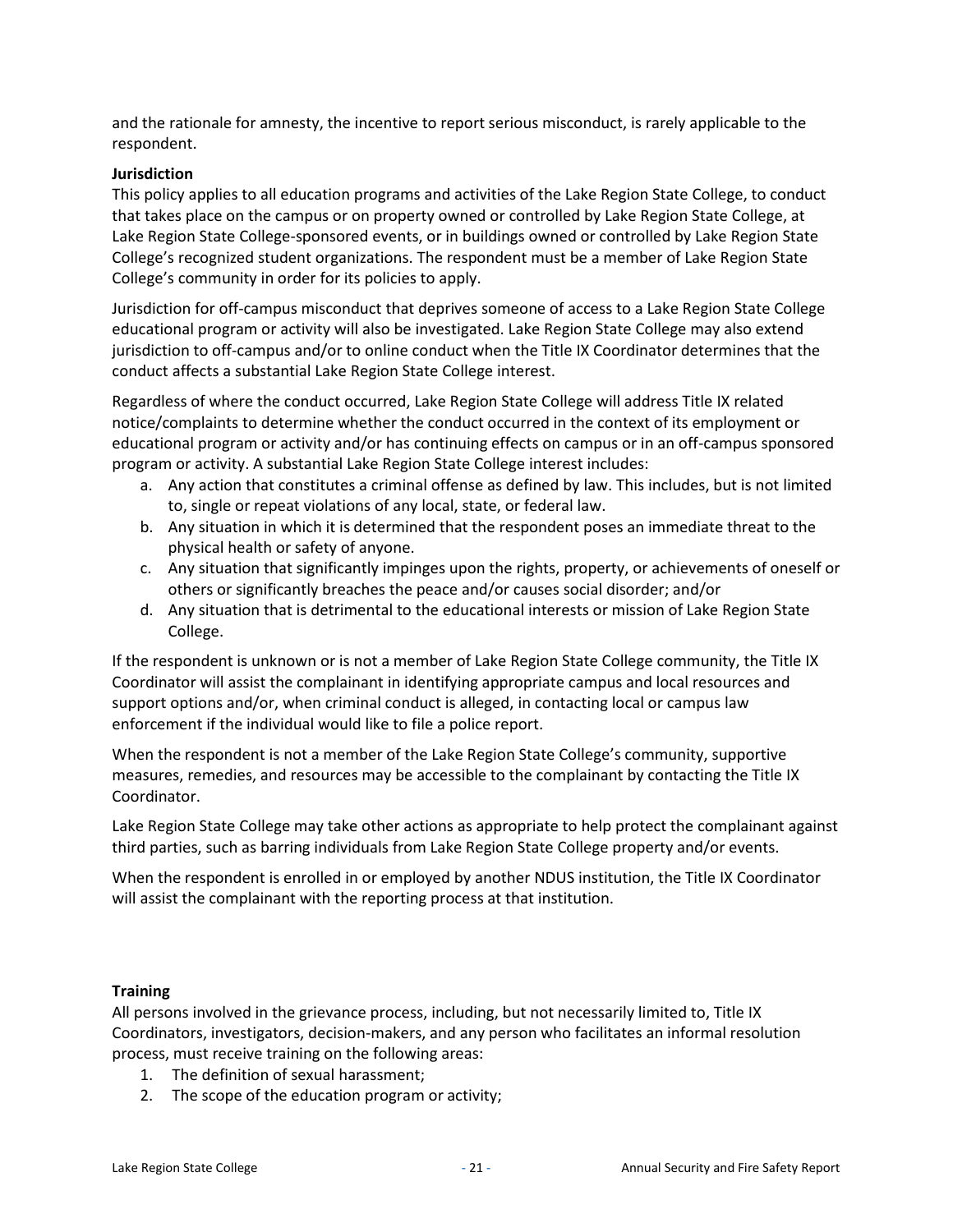- 3. How to conduct an investigation and grievance process, including hearings, appeals, and informal resolution processes, as applicable;
- 4. How to serve impartially, including by avoiding prejudgment of the facts at issue, conflicts of interest, and bias.

Additionally, decision-makers must receive training on the following areas:

- 1. Any technology to be used at a live hearing.
- 2. Issues of relevance or questions and evidence, including when questions about the complainant's sexual predisposition or prior sexual behavior are not relevant.

Investigators must also be trained on issues of relevance to create an investigative report that fairly summarizes relevant evidence.

All materials used to train the foregoing individuals must not rely on sex stereotypes and must promote impartial investigations and adjudications of formal complaints.

All training materials used to train the foregoing individuals must be made available to the public by posting on the Lake Region State College's website.

### **Recordkeeping**

Lake Region State College shall retain, for a period of seven years, records of:

- 1. Each sexual harassment investigation, including any determination regarding responsibility; any audio or audiovisual recording or transcript; any disciplinary sanctions imposed on the respondent, and any remedies provided to the complainant.
- 2. Any appeal and the result therefrom.
- 3. Any informal resolution and the result therefrom.
- 4. All materials used to train Title IX coordinators, investigators, decision-makers, and any person who facilitates an informal resolution process, which Lake Region State College must make available on its website.

Lake Region State College must create and maintain for seven years, records of any actions, including records of supportive measures, taken in response to a report or formal complaint of sexual harassment. In each instance, Lake Region State College must document the basis for its response was not deliberately indifferent, and document that it took supportive measures, or, if supportive measures were not provided, an explanation of why such a response was not clearly unreasonable in light of the known circumstances.

### **Retaliation**

No institution or other person may intimidate, threaten, coerce, or discriminate against any individual for the purpose of interfering with any right or privilege secured by title IX or this part, or because the individual has made a report or complaint, testified, assisted, or participated or refused to participate in any manner in an investigation, proceeding, or hearing under this part.

Intimidation, threats, coercion, or discrimination, including charges against an individual for code of conduct violations that do not involve sex discrimination or sexual harassment, but arise out of the same facts or circumstances as a report or complaint of sex discrimination, or a report or formal complaint of sexual harassment, for the purpose of interfering with any right or privilege secured by title IX or this part, constitutes retaliation.

The exercise of rights protected under the First Amendment does not constitute retaliation.

Charging an individual with a code of conduct violation for making a materially false statement in bad faith in the course of a grievance proceeding does not constitute retaliation, although a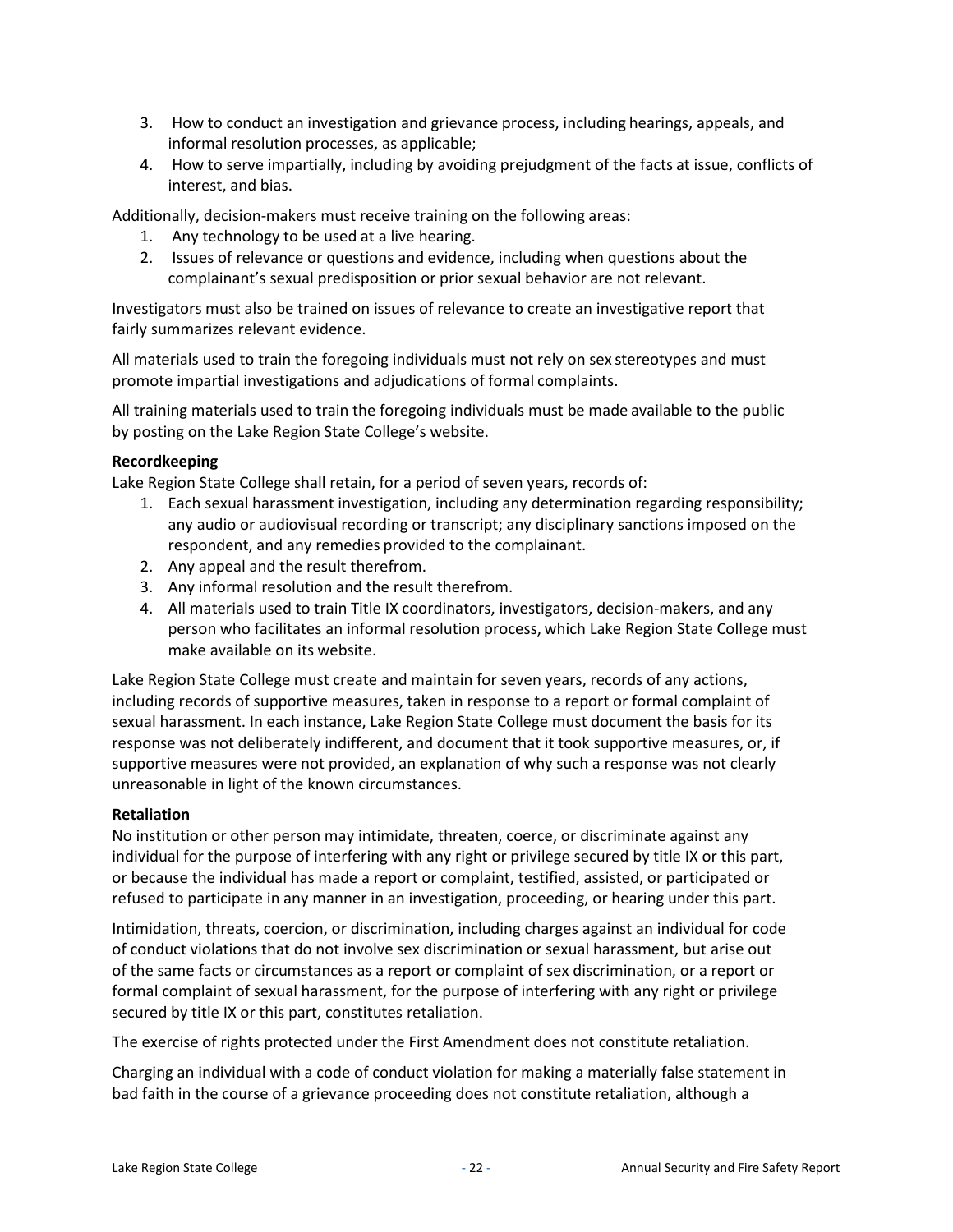determination regarding responsibility, alone, is not sufficient to conclude that any party made a materially false statement in bad faith.

Complaints alleging retaliation may be filed pursuant to the grievance procedures for sex discrimination under Title IX.

### **Confidentiality**

Notwithstanding Chapter 44-04 of the North Dakota Century code, the identity of any individual who has made a report or complaint of sex discrimination or sexual harassment, any complainant, any respondent, and any witness, including the conduct of any investigation, hearing or judicial proceeding arising thereunder, shall be confidential.

### **Federal Timely Warning Obligations**

The Clery Act requires Lake Region State College to issue a timely warning for any violation that poses a serious or continuing threat to the campus community. This includes Title IX violations such as rape, sexual assault, domestic violence, dating violence, and/or stalking.

Lake Region State College will ensure that a complainant's name and other identifying information is not disclosed, while still providing enough information for community members to make safety decisions in light of the potential danger.

### **Policy Conflicts**

Any conflicts between this Policy and any existing SBHE Policy, NDUS Procedure, Lake Region State College policy or procedure, or student or employee handbook shall be resolved in favor of this policy.

### **Missing Student Notification**

### **LRSC Policy 800.08.01**

As required by the Higher Education Opportunity Act of 2008, this policy addresses missing student notification for students residing in on-campus student housing and includes procedures that LRSC will follow in the event a student is reported missing.

A missing student is defined as a person currently enrolled at LRSC, residing in on-campus student housing, whose whereabouts have been unaccounted for by LRSC or local law enforcement for more than 24 hours. If a student is determined to be missing, LRSC will initiate notification procedures within 24 hours.

### **Designation of Confidential Contact Information**

- 1. Students residing in on-campus student housing have the option to designate a confidential contact person who will be notified in the event the student is determined by LRSC or local law enforcement to be missing.
- 2. A student may designate a confidential contact person at any time by filing a Confidential Contact Form with the Director of Housing or Assistant Director of Housing. The student is responsible for the accuracy of the contact information and for updating the information as necessary.
- 3. A student's confidential contact information will be accessible only by authorized campus officials and law enforcement in the course of the investigation.
- 4. The confidential contact may be someone other than the emergency contact listed in Campus Connection. Emergency contact information listed in Campus Connection will be kept separately from the missing student contact information.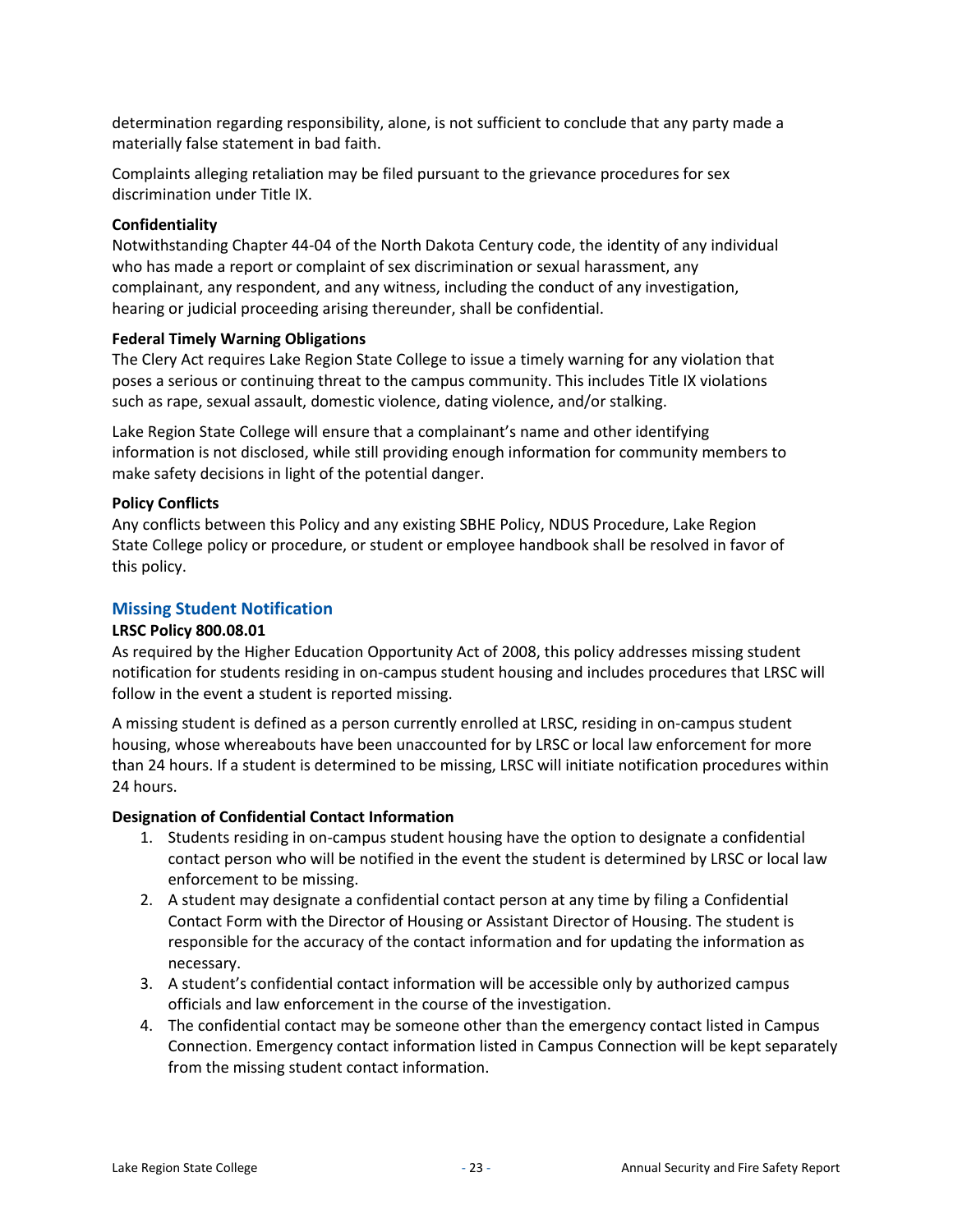- 5. If the missing student is under the age of 18 and is not an emancipated individual, LRSC is required to notify the student's parent or guardian, in addition to any confidential contact designated, immediately after determining that the student has been missing for 24 hours.
- 6. When a student is missing and the student failed to designate a confidential contact, LRSC may contact any person who they believe may have information about the student's whereabouts.

### **Notification of Missing Persons**

- 1. Any individual who has information that a student who resides in on-campus housing is missing shall immediately notify the Assistant Director of Housing or the Resident Assistant on duty.
- 2. The housing official will confirm that the student is currently enrolled and living in on-campus student housing.
- 3. If confirmed, the housing official shall immediately notify the Director of Housing and Director of Student Services.
- 4. The Director of Housing will conduct an investigation to verify the situation and determine the circumstances that exist.
- 5. If it is determined that the student is missing, the Director of Student Services shall, within 24 hours, report the missing student to:
	- a. Local law enforcement,
	- b. The student's designated confidential contact,
	- c. The student's parent or guardian,
	- d. Other campus officials as deemed necessary.

### **Campus Communication Regarding Missing Persons**

- 1. Prior to providing the LRSC community with any information about a missing student, the Director of Development and Community Relations shall consult with law enforcement to ensure that communications do not hinder the investigation.
- 2. All communication with the general public regarding missing students will be handled by law enforcement authorities, who shall consult with the Director of Development and Community Relations.

### **Fire Safety in Student Housing**

Per federal law, Lake Region State College is required to annually disclose statistical data on all fires that occur in on-campus student housing facilities. Listed below are the non-emergency numbers to call to report fires that have already been extinguished in on-campus student housing. These are fires for which one is unsure whether Lake Region State College may already be aware. If one finds evidence of such a fire or hears about such a fire, they can contact one of the following:

- Physical Plant Director (701-662-1521)
- Director of Housing (701-662-1525)
- Risk Management Coordinator (701-662-1543)

### **Candles and Incense**

For fire and safety reasons, candles, lanterns, and incense are not permitted in the residence hall rooms for any reason.

### **Electrical Appliances**

Popcorn poppers, George Foreman grills, pizza ovens, hot plates, toasters, toaster ovens, and other heating and cooking devices may not be used in student rooms. Such devices may be used in the kitchen area available in each hall. Microwaves and refrigerators (4.3 Cubic Feet or smaller) are permitted. All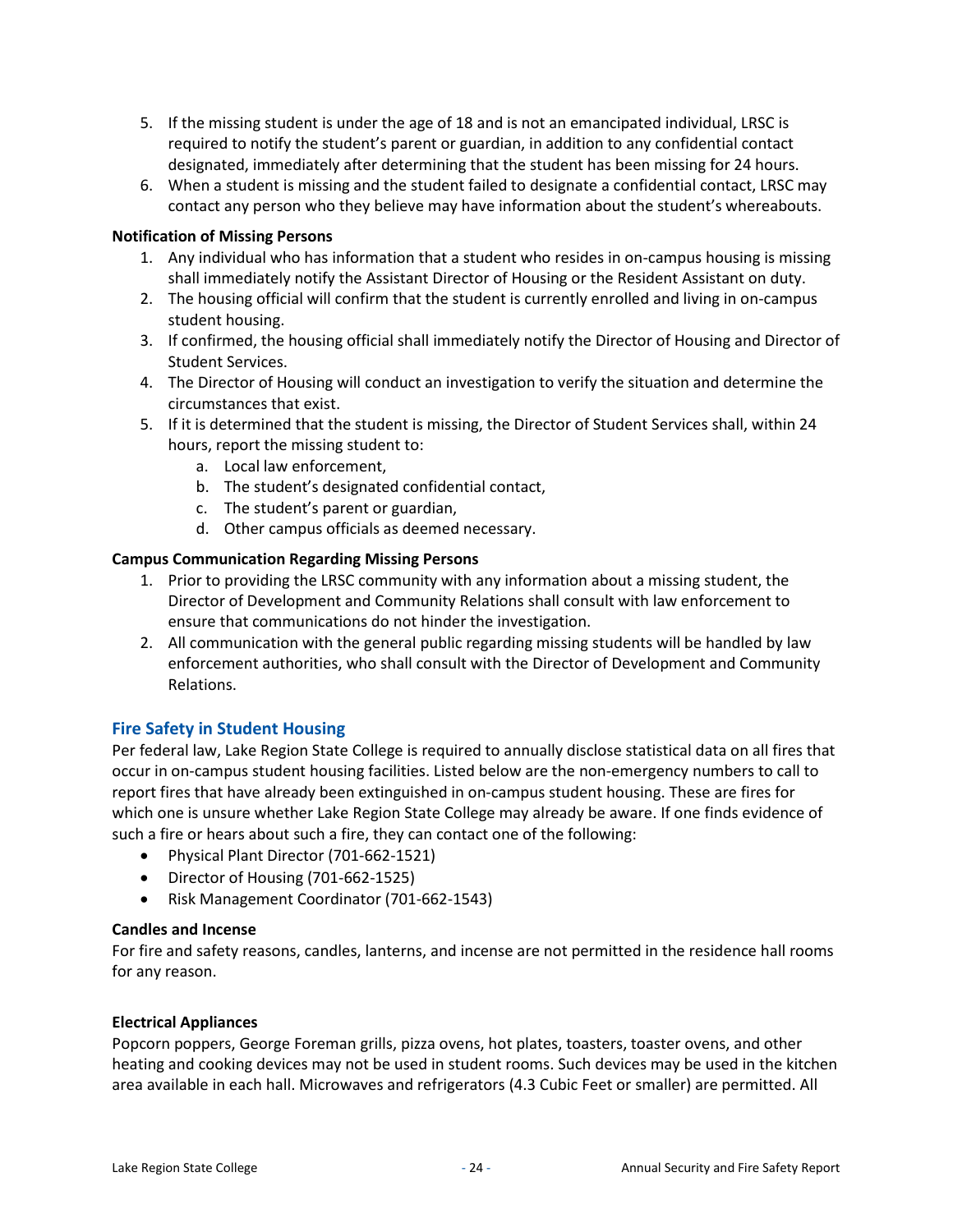electrical appliances must be UL approved. The UL seal must appear on both the appliance and the cord. Coffee pots are not allowed, however, you may have a Keurig or Keurig-type device in your room.

### **Fire Emergency Procedures**

When the fire alarm sounds, students must exit the room, shut the door, and leave the building at the nearest safest exit. Once students have left the building, they meet at the following locations:

- North Residents: North Hall parking lot. Once everyone has gathered, the staff may choose to relocate to a more suitable location.
- Gilliland and South Residents: Gilliland/South Hall parking lot. Once everyone has gathered, the staff may choose to relocate you to a more suitable location.

Once the Devils Lake Fire Department has determined it is safe, residents will be allowed back into the building.

### **Improvements in Fire Safety**

During the 2015-2016 academic year, Lake Region State College upgraded the fire safety systems in oncampus student housing facilities.

### **Smoke Free/Tobacco Free Campus**

### **LRSC Policy 400.25**

For purpose of this policy, smoking is defined as inhaling, exhaling, burning, or carrying any lighted or heated cigar, cigarette, pipe, or any other lighted or heated tobacco or plant product intended for inhalation, in any manner or in any form. Smoking also includes the use of an e-cigarette which creates a vapor, in any manner or any form, or the use of any oral tobacco product for the purpose of circumventing the prohibition of smoking in this policy.

Smoking is prohibited on all property owned or leased by Lake Region State College, including buildings, residence halls, apartments, and enclosed structures. Smoking is prohibited in state-owned or leased vehicles and motorized equipment.

Supervisors are responsible for ensuring that employees, students, visitors, and where applicable, contractors are made aware of this policy and that they comply with its requirements.

Violations of this policy by faculty and staff constitutes a violation of the LRSC policy 1500.05 (Code of Conduct). Violations by students constitutes minor misconduct under the LRSC policy 800.30 (Student Conduct).

The Smoke Free Policy may not apply to specific activities used in connection with the practice of cultural activities by American Indians that are in accordance with the American Indian Religious Freedom Act, 42 U.S.C. 1996 and 1996a. All ceremonial use exceptions must be approved in advance by the president of Lake Region State College or designee.

Information regarding tobacco prevention is available through the following websites:

<http://www.ndhealth.gov/tobacco> [http://ndquits.com](http://ndquits.com/) [http://breathend.com](http://breathend.com/)

### **Chart 1: Crime Statistics**

| <b>Crime</b> | Calendar | Total            | <b>On-Campus</b>       | Non-          | <b>Public</b> | Unfounded |
|--------------|----------|------------------|------------------------|---------------|---------------|-----------|
|              | Year     | <b>On-Campus</b> | Residence <sup>1</sup> | <b>Campus</b> |               |           |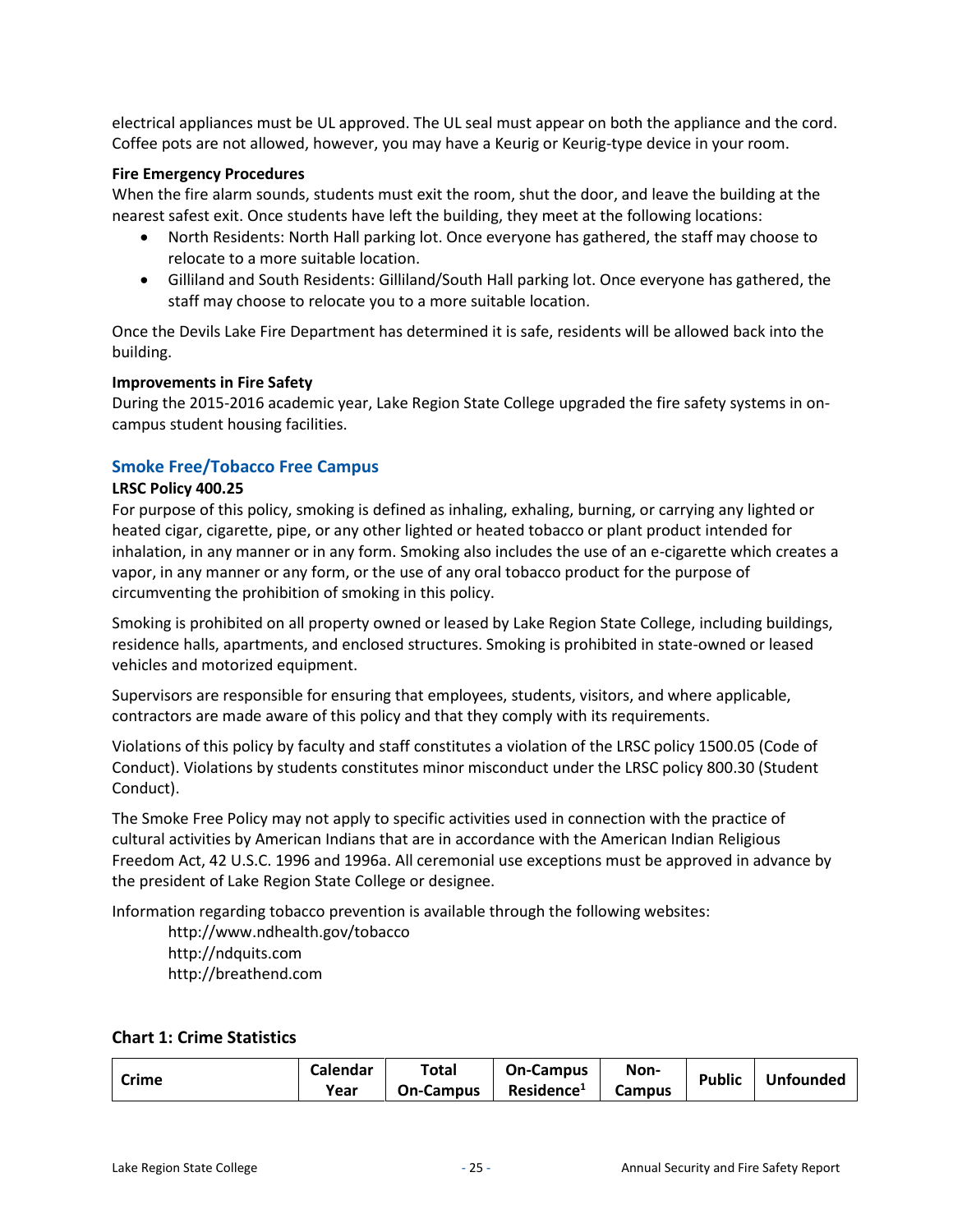| Murder/Non-negligent<br>manslaughter | 2020<br>2019 | 0<br>$\mathbf 0$ | 0                | 0<br>$\mathbf 0$ | 0<br>$\mathbf 0$ | 0                |
|--------------------------------------|--------------|------------------|------------------|------------------|------------------|------------------|
|                                      | 2018         | $\mathbf 0$      | 0<br>$\mathbf 0$ | $\overline{0}$   | $\mathbf 0$      | 0<br>$\mathbf 0$ |
|                                      |              |                  |                  |                  |                  |                  |
| Manslaughter by                      | 2020         | $\mathbf 0$      | $\mathbf 0$      | 0                | $\overline{0}$   | $\mathbf 0$      |
| negligence                           | 2019         | 0                | $\mathbf 0$      | 0                | 0                | $\mathbf 0$      |
|                                      | 2018         | $\mathbf 0$      | $\mathbf 0$      | $\overline{0}$   | $\mathbf 0$      | $\mathbf 0$      |
|                                      | 2020         | $\mathbf{1}$     | $\mathbf{1}$     | $\mathbf 0$      | $\overline{0}$   | $\mathbf 0$      |
| Rape                                 | 2019         | $\mathbf 0$      | $\mathbf 0$      | $\overline{0}$   | $\overline{0}$   | $\overline{0}$   |
|                                      | 2018         | $\mathbf{1}$     | $\mathbf{1}$     | $\mathsf 0$      | $\Omega$         | $\Omega$         |
|                                      | 2020         | $\mathbf 0$      | $\mathbf 0$      | 0                | $\Omega$         | $\mathbf 0$      |
| Fondling                             | 2019         | $\mathbf 0$      | $\pmb{0}$        | $\mathsf 0$      | $\mathbf 0$      | $\pmb{0}$        |
|                                      | 2018         | $\mathbf 0$      | $\mathbf 0$      | 0                | $\mathbf 0$      | $\mathbf 0$      |
|                                      | 2020         | $\mathbf 0$      | $\overline{0}$   | $\overline{0}$   | $\mathbf 0$      | $\mathbf 0$      |
| Incest                               | 2019         | $\mathbf 0$      | $\mathbf 0$      | 0                | $\Omega$         | 0                |
|                                      | 2018         | $\mathbf 0$      | $\mathbf 0$      | $\mathbf 0$      | $\mathbf 0$      | $\mathbf 0$      |
|                                      | 2020         | $\mathbf 0$      | 0                | 0                | 0                | $\mathbf 0$      |
| <b>Statutory Rape</b>                | 2019         | $\mathbf 0$      | 0                | 0                | 0                | $\mathbf 0$      |
|                                      | 2018         | $\mathbf 0$      | $\pmb{0}$        | $\overline{0}$   | $\overline{0}$   | $\mathbf 0$      |
|                                      | 2020         | $\mathbf 0$      | $\mathbf 0$      | $\mathbf 0$      | $\overline{0}$   | $\pmb{0}$        |
| Robbery                              | 2019         | $\mathbf 0$      | $\mathbf 0$      | $\mathbf 0$      | $\mathbf 0$      | $\mathbf 0$      |
|                                      | 2018         | $\mathbf 0$      | $\mathbf 0$      | $\mathbf 0$      | $\mathbf 0$      | $\mathbf 0$      |
|                                      | 2020         | $\mathbf 0$      | $\mathbf 0$      | 0                | $\mathbf 0$      | $\mathbf 0$      |
| Aggravated assault                   | 2019         | $\mathbf 0$      | $\mathbf 0$      | $\mathbf 0$      | $\mathbf 0$      | $\mathbf 0$      |
|                                      | 2018         | $\mathbf 0$      | $\mathbf 0$      | 0                | 0                | $\mathbf 0$      |
|                                      | 2020         | $\mathbf 0$      | $\mathbf 0$      | $\overline{0}$   | $\Omega$         | $\overline{0}$   |
| <b>Burglary</b>                      | 2019         | $\mathbf 0$      | $\overline{0}$   | $\overline{0}$   | $\overline{0}$   | $\overline{0}$   |
|                                      | 2018         | $\overline{2}$   | $\mathbf{1}$     | $\overline{0}$   | $\overline{0}$   | $\mathbf 0$      |
|                                      | 2020         | $\mathbf 0$      | 0                | 0                | 0                | 0                |
| Motor vehicle theft                  | 2019         | $\mathbf 0$      | 0                | 0                | 0                | $\pmb{0}$        |
|                                      | 2018         | $\mathbf 0$      | $\pmb{0}$        | 0                | 0                | $\pmb{0}$        |
|                                      | 2020         | $\mathbf 0$      | $\mathbf 0$      | $\mathbf 0$      | $\mathbf 0$      | 0                |
| Arson                                | 2019         | $\mathbf 0$      | 0                | 0                | 0                | 0                |
|                                      | 2018         | $\mathbf 0$      | $\mathbf 0$      | $\mathbf 0$      | $\mathbf 0$      | $\mathbf 0$      |
| <b>VAWA Offenses</b>                 | 2020         | 0                | 0                | 0                | $\mathbf 0$      | $\mathbf 0$      |
| (domestic violence, dating           | 2019         | $\mathbf 0$      | $\mathbf 0$      | 0                | $\mathbf 0$      | $\mathbf 0$      |
| violence, stalking)                  | 2018         | $\mathbf 0$      | $\mathbf 0$      | 0                | $\mathbf 0$      | $\mathbf 0$      |
|                                      |              |                  |                  |                  |                  |                  |

<sup>1</sup>On-Campus Residence statistics are included in the Total On-Campus numbers.

Note: There were no hate crimes reported in 2018, 2019 or 2020. There were no crimes reported in 2018, 2019 or 2020 at LRSC's locations in Fargo (POTP), Grand Forks (GFAFB, Launch!, Nursing, POTP), Mayville (Nursing), and Minot (POTP).

# **Chart 2: Arrests**

| <b>Offense</b> | Calendar | Total            | <b>On-Campus</b>       | Non-   | <b>Public</b> |         |
|----------------|----------|------------------|------------------------|--------|---------------|---------|
|                | Year     | <b>On-Campus</b> | Residence <sup>1</sup> | Campus |               | Launch! |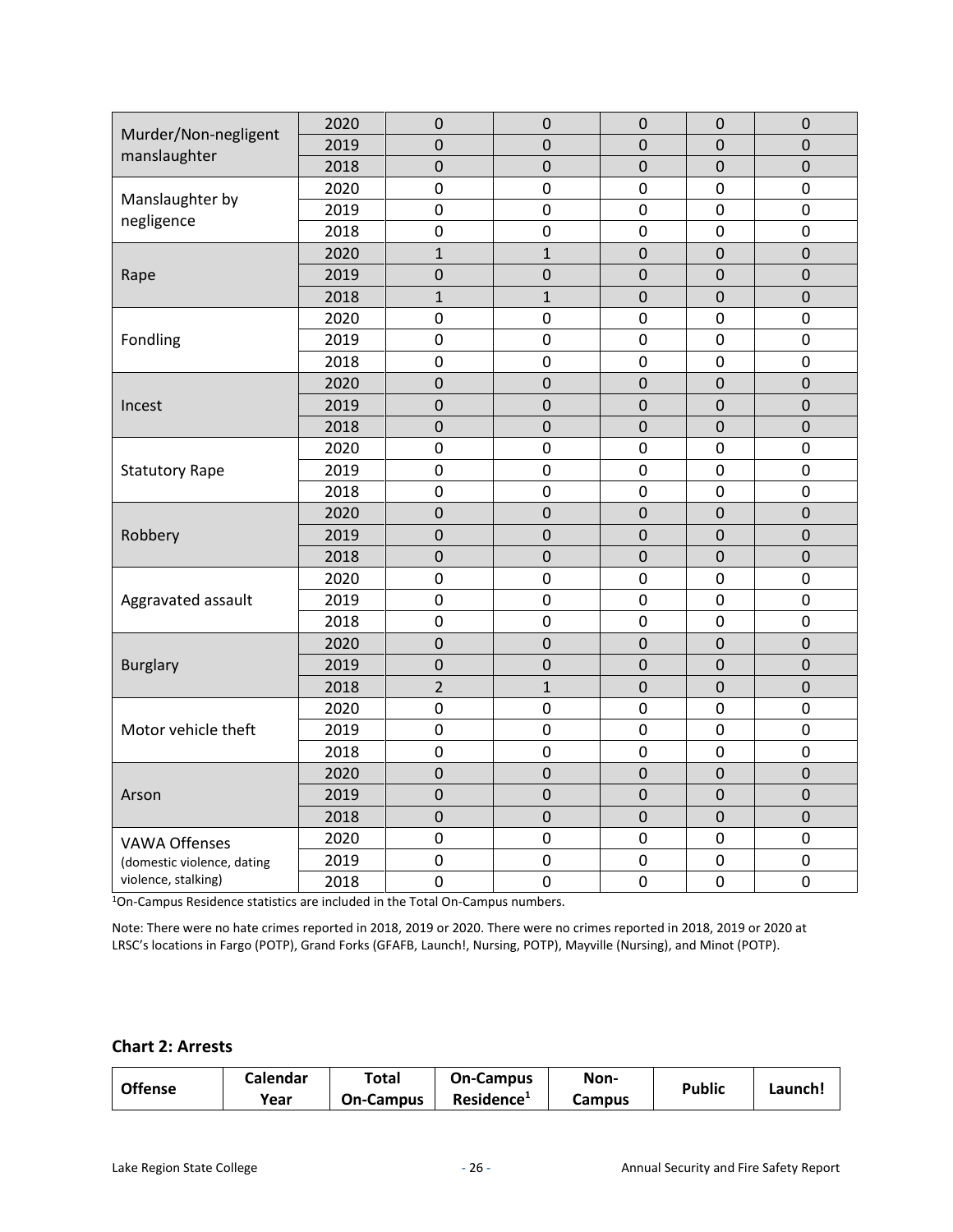| Liquor Law<br>Violations | 2020 |  |  |  |
|--------------------------|------|--|--|--|
|                          | 2019 |  |  |  |
|                          | 2018 |  |  |  |
|                          | 2020 |  |  |  |
| Drug<br>Violations       | 2019 |  |  |  |
|                          | 2018 |  |  |  |
|                          | 2020 |  |  |  |
| Weapons<br>Violations    | 2019 |  |  |  |
|                          | 2018 |  |  |  |

<sup>1</sup>On-Campus Residence statistics are included in the Total On-Campus numbers.

### **Chart 3: Non-Arrest Campus Referrals**

| <b>Offense</b>               | Calendar<br>Year | <b>Total</b><br><b>On-Campus</b> | <b>On-Campus</b><br>Residence <sup>1</sup> | Non-<br><b>Campus</b> | <b>Public</b> | Launch! |
|------------------------------|------------------|----------------------------------|--------------------------------------------|-----------------------|---------------|---------|
|                              | 2020             | b                                | b                                          |                       | 0             |         |
| Alcohol                      | 2019             |                                  |                                            | O                     | 0             |         |
|                              | 2018             | 10                               | 10                                         | 0                     | $\Omega$      | 8       |
|                              | 2020             |                                  |                                            | 0                     |               |         |
| Drug<br>Violations           | 2019             |                                  |                                            | 0                     | 0             |         |
|                              | 2018             |                                  |                                            | 0                     | <sup>0</sup>  |         |
|                              | 2020             |                                  |                                            | 0                     | $\Omega$      |         |
| Weapons<br><b>Violations</b> | 2019             |                                  |                                            | 0                     | O             | 0       |
|                              | 2018             |                                  |                                            | 0                     | O             |         |

1On-Campus Residence statistics are included in the Total On-Campus numbers.

Note: There were no arrests or non-arrest campus referrals reported in 2018, 2019 or 2020 at LRSC's locations in Fargo (POTP), Grand Forks (GFAFB, Nursing, POTP), Mayville (Nursing), and Minot (POTP).

### **Chart 4: Fire Statistics**

| <b>Residence Hall</b> | Calendar<br>Year | <b>Fires</b> | <b>Injury</b> | <b>Death</b> | <b>Financial</b><br>Loss |
|-----------------------|------------------|--------------|---------------|--------------|--------------------------|
|                       | 2020             |              |               |              | \$0                      |
| <b>Gilliland Hall</b> | 2019             |              |               | 0            | \$0                      |
|                       | 2018             |              |               |              | \$0                      |
| North Hall            | 2020             |              |               |              | \$0                      |
|                       | 2019             |              |               |              | \$0                      |
|                       | 2018             |              |               |              | \$0                      |
| South Hall            | 2020             |              |               | 0            | \$0                      |
|                       | 2019             |              |               |              | \$0                      |
|                       | 2018             |              |               |              | \$0                      |

# **Chart 5: Fire Safety Systems in Student Housing**

| <b>Residence Hall</b>      | <b>Gilliland Hall</b> | <b>North Hall</b> | │   South Hall |
|----------------------------|-----------------------|-------------------|----------------|
| <b>Building Fire Alarm</b> |                       |                   |                |